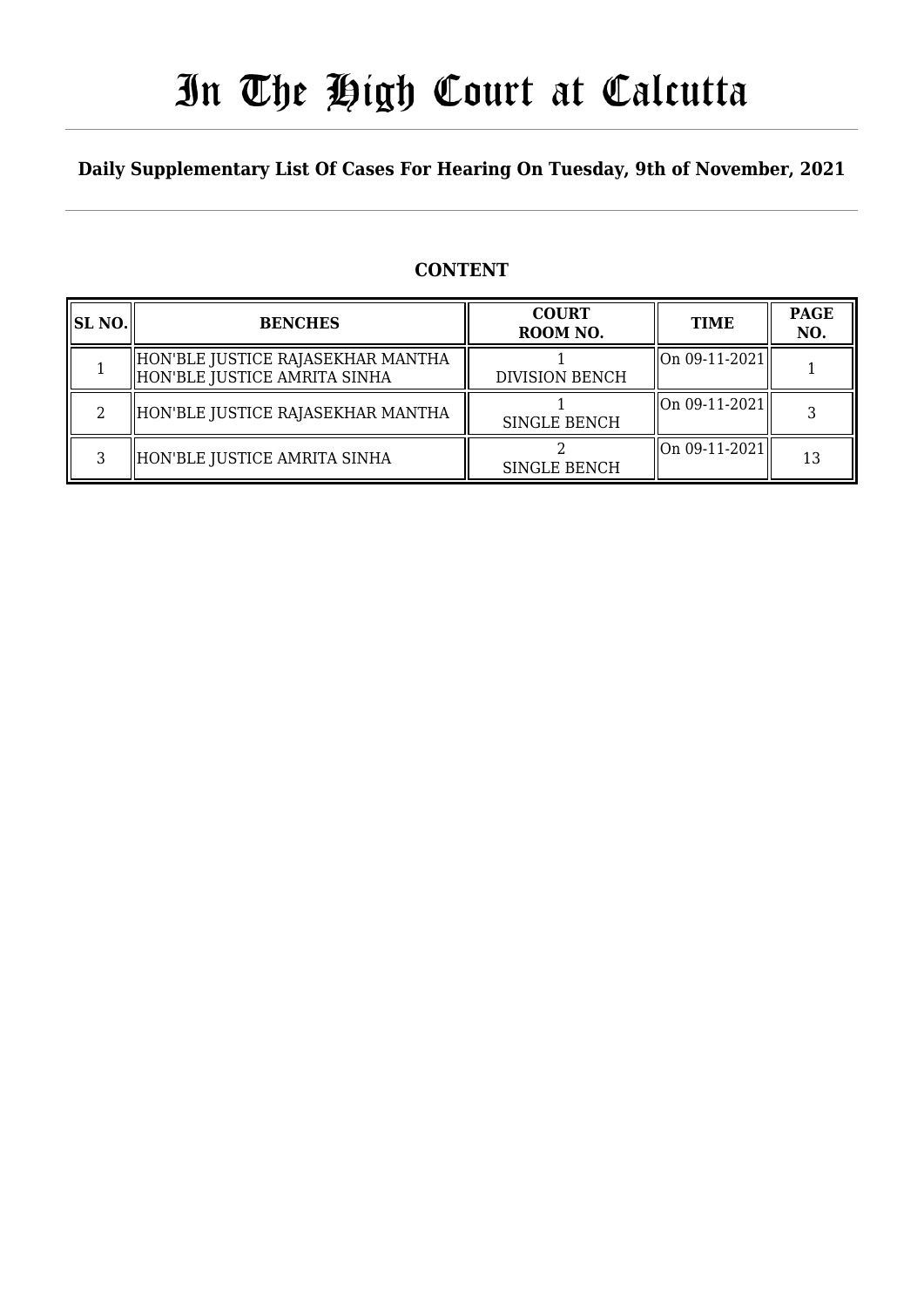

# Calcutta High Court **In The Circuit Bench at Port Blair**

### **Appellate Side**

**DAILY CAUSELIST For Tuesday The 9th November 2021**

**COURT NO. 1**

#### **DIVISION BENCH (DB)**

**HON'BLE JUSTICE RAJASEKHAR MANTHA HON'BLE JUSTICE AMRITA SINHA**

#### **TO BE MENTIONED**

| 1  | MA/34/2020<br>(WITHOUT FILE)              | THE LIEUTENANT<br><b>GOVERNOR AND ORS.</b><br><b>VS</b>                   | <b>KRISHNA RAO</b> | <b>ANJILI NAG</b>                    |  |
|----|-------------------------------------------|---------------------------------------------------------------------------|--------------------|--------------------------------------|--|
|    |                                           | CAPT. ALAGURAJ AND ORS.                                                   |                    |                                      |  |
|    | IA NO: CAN/1/2021                         |                                                                           |                    |                                      |  |
|    |                                           | <b>MOTION</b>                                                             |                    |                                      |  |
| 2  | WP.CT/189/2021                            | THE LIEUTENANT<br><b>GOVERNOR AND OTHERS</b><br><b>VS</b><br>MEHRAZ BEGUM | KRISHNA RAO        |                                      |  |
|    |                                           | <b>APPLICATION</b>                                                        |                    |                                      |  |
| 3  | FMAT/4/2021                               | <b>GOPAL BEPARI</b><br><b>VS</b><br><b>SEEMA BEPARI</b>                   | PROHIT MOHAN LAL   |                                      |  |
|    | IA NO: CAN/1/2021                         |                                                                           |                    |                                      |  |
| 4  | MA/10/2021<br>IN WP 268/2019              | SMTI. M. DAMAYANTI<br><b>VS</b><br>SMTI. S. KEDERAMMA AND<br>03 ORS.      | MS. A. S. ZINU     | KRISHNA RAO,<br><b>ANANDA HALDER</b> |  |
|    | IA NO: CAN/1/2021                         |                                                                           |                    |                                      |  |
| 5. | MA/25/2021                                | UNION OF INDIA AND<br><b>OTHERS</b><br><b>VS</b><br>K.UNNIKRISHNA PILLAI  | V.D.SIVABALAN      |                                      |  |
|    | IA NO: CAN/2/2021, CAN/3/2021, CAN/1/2021 |                                                                           |                    |                                      |  |
|    | <b>FOR HEARING</b>                        |                                                                           |                    |                                      |  |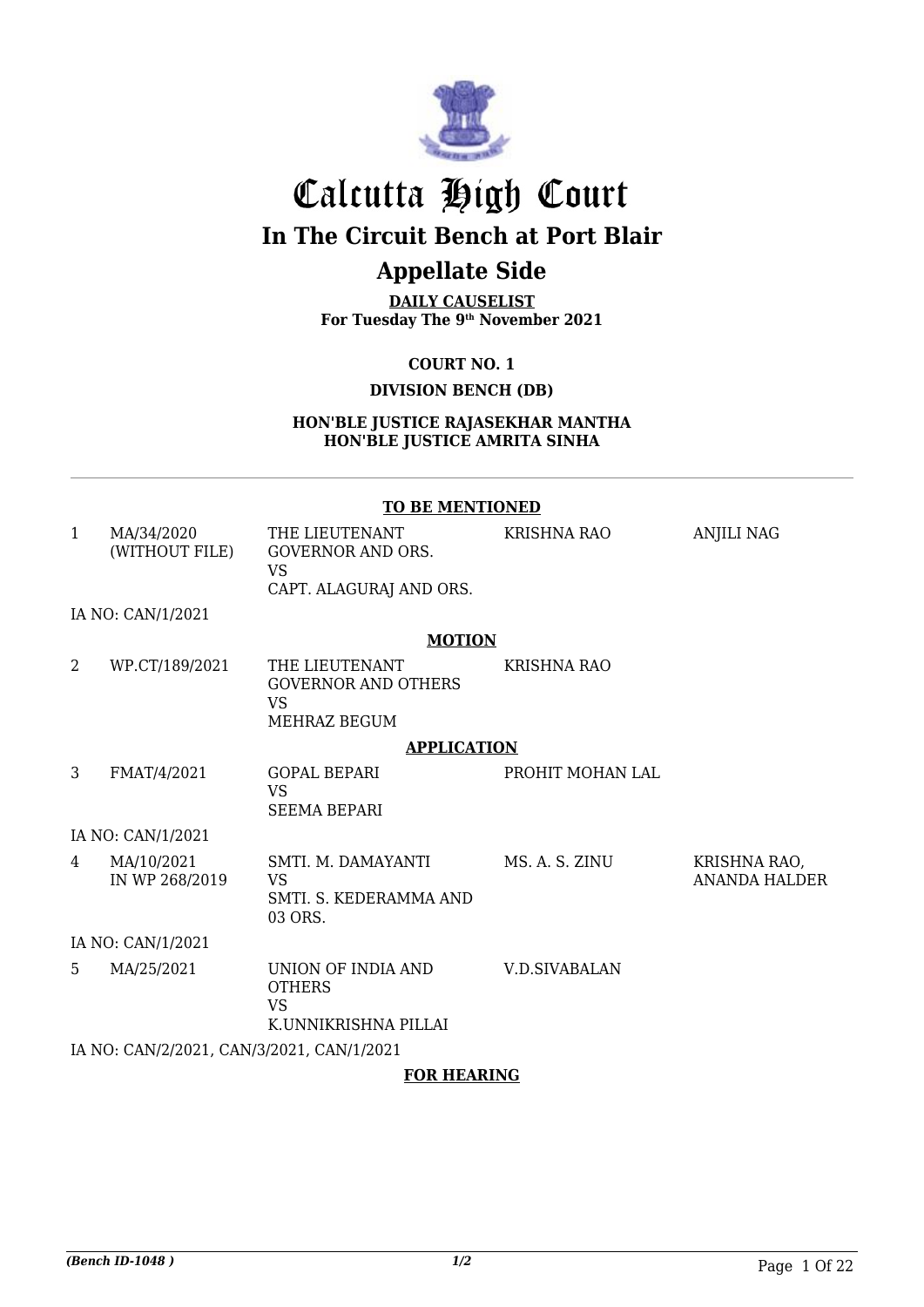| 6  | MA/9/2020        | THE HON'BLE LT.<br><b>GOVERNOR AND ORS.</b><br><b>VS</b><br>ANDAMAN SARVAJANIK<br>NIRMAN VIBAGH MAZDOOR<br>SANGH AND ORS. | <b>KRISHNA RAO</b>                  | <b>GOPALA BINNU</b><br><b>KUMAR</b> |
|----|------------------|---------------------------------------------------------------------------------------------------------------------------|-------------------------------------|-------------------------------------|
|    | wt7 MA/10/2020   | THE GENERAL MANAGER<br><b>VS</b><br>R.ALANGARAM AND SONS<br>AND ORS.                                                      | <b>ANJILI NAG</b>                   | <b>GOPALA BINNU</b><br><b>KUMAR</b> |
|    | wt8 WPA/133/2020 | <b>BARATANG FOREST</b><br><b>WORKER'S UNION AND</b><br>ANR.<br><b>VS</b><br>UNION OF INDIA AND 05<br>ORS.                 | <b>GOPALA BINNU</b><br><b>KUMAR</b> | <b>KRISHNA RAO</b>                  |
|    | wt9 WPA/162/2019 | THE DEPUTY<br><b>CONSERVATOR OF</b><br><b>FORESTS</b><br><b>VS</b><br>P.TATA RAO AND OTHERS                               | <b>KRISHNA RAO</b>                  | <b>GOPALA BINNU</b><br><b>KUMAR</b> |
| 10 | WPA(P)/162/2021  | <b>S.RENOLD</b><br><b>VS</b><br>THE LIEUTENANT<br><b>GOVERNOR AND ORS.</b>                                                | <b>ANJILI NAG</b>                   | <b>KRISHNA RAO</b>                  |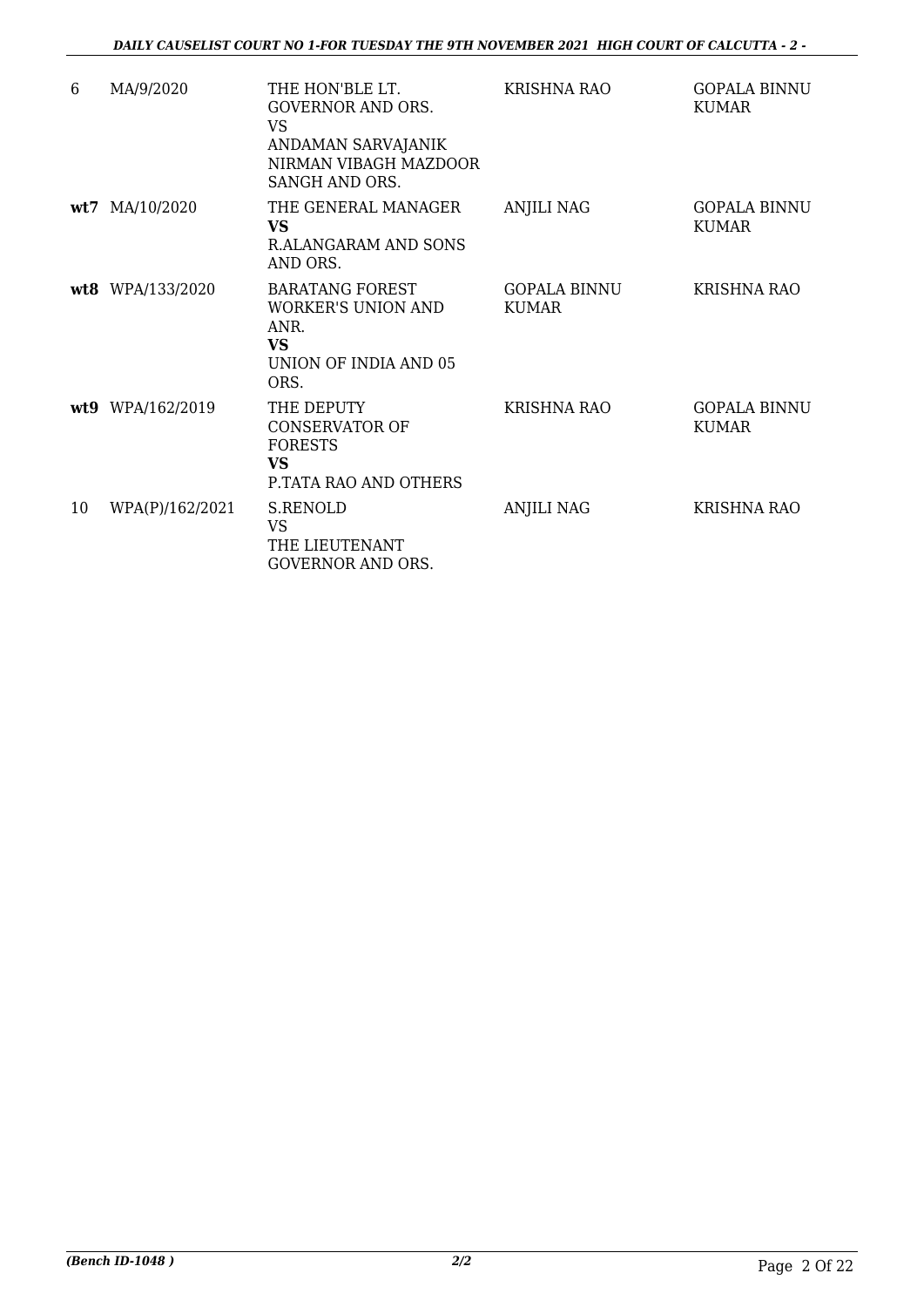

## Calcutta High Court

**In The Circuit Bench at Port Blair**

### **Appellate Side**

**DAILY CAUSELIST For Tuesday The 9th November 2021**

#### **COURT NO. 1**

**SINGLE BENCH (SB)**

#### **HON'BLE JUSTICE RAJASEKHAR MANTHA**

|                | <b>SPECIAL LEAVE TO APPEAL</b> |                                                                                     |                                   |                                                  |  |
|----------------|--------------------------------|-------------------------------------------------------------------------------------|-----------------------------------|--------------------------------------------------|--|
| 1              | CRA/14/2019                    | THE STATE<br><b>VS</b><br>A.JOSEMON                                                 | KRISHNA RAO,<br><b>S.KARMAKAR</b> | <b>GOPALA BINNU</b><br><b>KUMAR</b>              |  |
|                | IA NO: CRAN/1/2021             |                                                                                     |                                   |                                                  |  |
|                |                                | <b>MOTION</b>                                                                       |                                   |                                                  |  |
| $\overline{2}$ | CRR/1808/2012                  | DEVNATH PASWAN<br><b>VS</b><br>THE STATE                                            | M.K.THAKUR                        |                                                  |  |
| 3              | CRR/2/2020                     | <b>JANAK RAM</b><br><b>VS</b><br>SITAMMA AND ANR.                                   | R.P.GOBIND,<br>P.MENON            | KRISHNA RAO,<br>A.K.MANDAL,<br><b>BABITA DAS</b> |  |
| 4              | WPA/135/2020                   | THE DIRECTOR OF<br><b>TRANSPORT</b><br><b>VS</b><br>SHIVNATH AND ORS.               | <b>KRISHNA RAO</b>                | <b>G.BINNU KUMAR</b>                             |  |
| 5              | CO/10/2021                     | T.LAXMIKANTAN AND<br><b>OTHERS</b><br><b>VS</b><br>POOMAIL                          | <b>KMB JAYAPAL</b>                |                                                  |  |
| 6              | CRR/10/2021                    | A.MUTHU<br><b>VS</b><br>THE STATE (U.T. OF<br>ANDAMAN AND NICOBAR<br><b>ISLANDS</b> | <b>AJITH PRASAD</b>               |                                                  |  |
| 7              | CRR/11/2021                    | <b>NITAIBARAL</b><br><b>VS</b><br><b>SUJATA BARAL</b>                               | KAVITA TIWARI RAO                 |                                                  |  |
|                | IA NO: CRAN/1/2021             |                                                                                     |                                   |                                                  |  |
| 8              | CRR/12/2021                    | T.KRISHNAMOORTHY<br><b>VS</b><br>THE STATE                                          | <b>ANJILI NAG</b>                 | S.KARMAKAR                                       |  |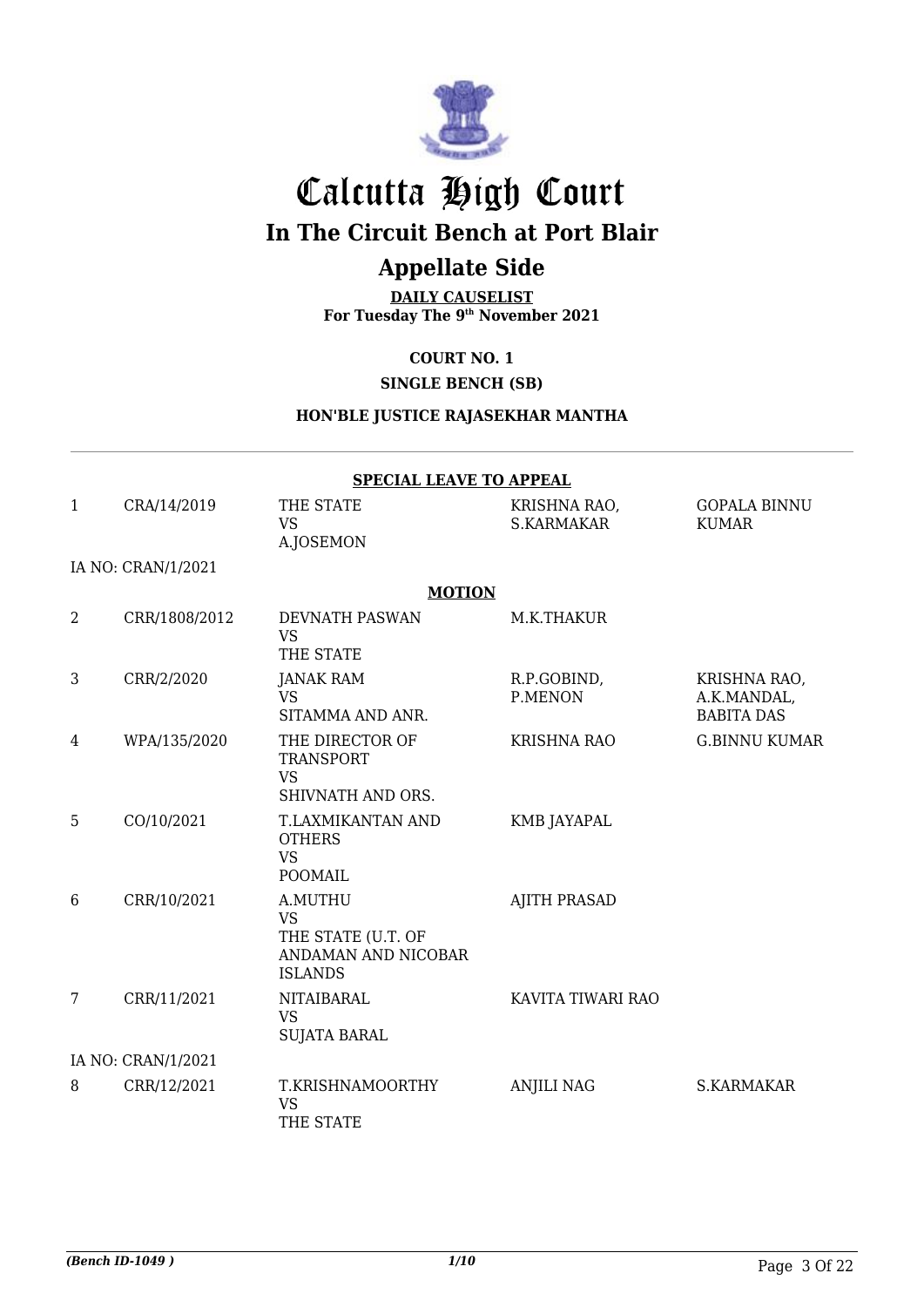| 9  | CRR/13/2021        | <b>GOPAL DAS</b><br><b>VS</b><br>THE STATE (THROUGH LD.                                     | R. ARUL PETER                        | <b>S.KARMAKAR</b>                  |
|----|--------------------|---------------------------------------------------------------------------------------------|--------------------------------------|------------------------------------|
| 10 | CO/14/2021         | PUBLIC PROSECUTOR)<br><b>BALBIR SINGH AND</b><br><b>ANOTHER</b><br><b>VS</b>                | <b>ANJILI NAG</b>                    |                                    |
| 11 | CRR/14/2021        | <b>GYAN SINGH</b><br>THE STATE<br><b>VS</b><br>PAPI BAIDYA                                  | <b>KRISHNA RAO</b>                   |                                    |
|    | IA NO: CRAN/1/2021 |                                                                                             |                                      |                                    |
| 12 | CRR/15/2021        | SWAPAN KUMAR DUTTA<br><b>VS</b><br>THE STATE                                                | K.M.B.JAYAPAL,<br>G.MINI             |                                    |
| 13 | CO/17/2021         | <b>JURAN DAS</b><br><b>VS</b><br>THE ADMINISTRATOR<br>(LIEUTENANT GOVERNOR)<br>AND ORS.     | A.S.KUMAR                            |                                    |
| 14 | CO/20/2021         | ST. MARY CHARITABLE AND<br>EDUCATIONAL SOCIETY<br><b>AND OTHERS</b><br>VS                   | <b>GOPALA BINNU</b><br><b>KUMAR</b>  |                                    |
|    |                    | POONAM KUMARI                                                                               |                                      |                                    |
| 15 | WPA/91/2021        | V.M. KUNJAMOO<br><b>VS</b><br>THE ANDAMAN AND<br>NICOBAR ADMINISTRATION<br>AND ORS.         | DEEP CHAIM KABIR,<br>S. AJITH PRASAD | <b>KRISHNA RAO</b>                 |
| 16 | WPA/119/2021       | <b>LORENCE MINJ</b><br><b>VS</b><br>THE ANDAMAN AND<br>NICOBAR ADMINISTRATION<br>AND ORS.   | K.M.B.JAYAPAL,<br>G.MINI             | <b>KRISHNA RAO</b>                 |
| 17 | WPA/123/2021       | MANGAL GURIA AND ANR.<br><b>VS</b><br>THE ANDAMAN AND<br>NICOBAR ADMINISTRATION<br>AND ORS. | K.M.B.JAYAPAL,<br>G.MINI             | K.M.B.JAYAPAL,<br>G.MINI           |
| 18 | WPA/152/2021       | SHRI. ARULANDY<br><b>VS</b><br>THE ANDAMAN AND<br>NICOBAR ADMINISTRATION<br>AND ORS.        | <b>SRIJA DAS</b>                     | <b>KRISHNA RAO</b>                 |
| 19 | WPA/155/2021       | <b>SEEMA DEVI</b><br><b>VS</b><br>THE ANDAMAN AND<br>NICOBAR ADMINISTRATION<br>AND ANR.     | K.M.B.JAYAPAL                        | <b>AJAY KUMAR</b><br><b>MANDAL</b> |
| 20 | WPA/159/2021       | ARUN MISHRA<br><b>VS</b><br>THE ANDAMAN AND<br>NICOBAR ADMINISTRATION<br>AND ORS.           | K. VIJAY KUMAR                       | <b>KRISHNA RAO</b>                 |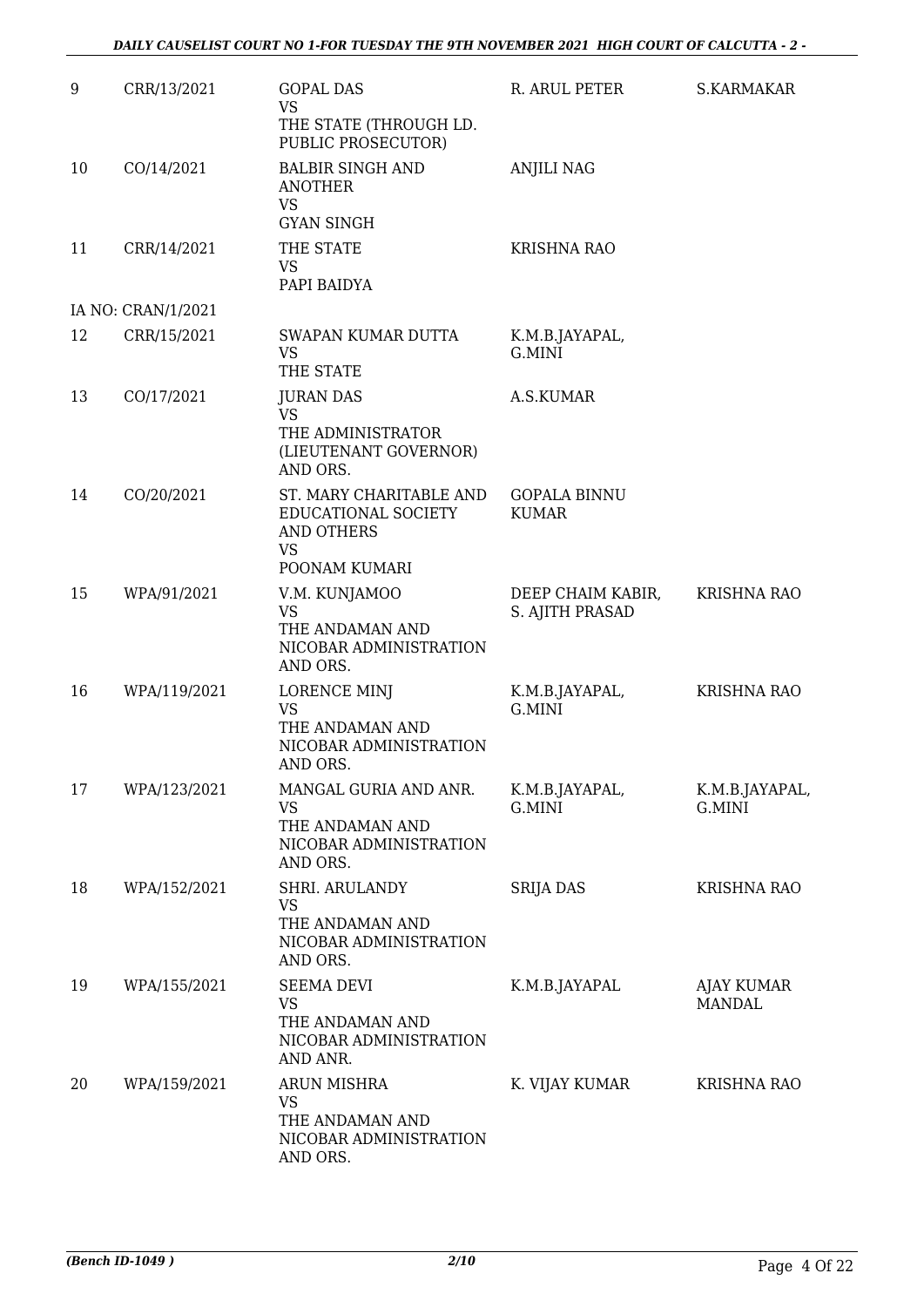| 21   | WPA/187/2021<br>WITH WP 6019/2020 LIMITED | <b>SMARTSPACE</b><br>WITH WP 6020/2020 INFRASTRUCTURE PRIVATE<br><b>VS</b><br>UNION OF INDIA AND ORS. | M.MUKHERJEE,<br>S.SARKAR, SHYAMAL<br><b>SARKAR</b> | KRISHNA RAO, AJAY<br>KUMAR MANDAL |
|------|-------------------------------------------|-------------------------------------------------------------------------------------------------------|----------------------------------------------------|-----------------------------------|
| wt22 | WPA/43/2019                               | <b>SMARTSPACE</b><br><b>INFRASTRUCTURE PRIVATE</b><br>LIMITED<br>VS<br>UNION OF INDIA AND ORS.        | SHYAMAL SARKAR,<br>K.VIJAY KUMAR                   | <b>KRISHNA RAO</b>                |
| wt23 | WPA/56/2019                               | JOGESHWAR NATH ARORA<br><b>VS</b><br>THE LIEUTENANT<br><b>GOVERNOR AND ORS.</b>                       | ANJILI NAG                                         | <b>KRISHNA RAO</b>                |
|      | wt24 WPA/57/2019                          | <b>GIRISH ARORA</b><br><b>VS</b><br>THE LIEUTENANT<br><b>GOVERNOR AND ORS.</b>                        | <b>ANJILI NAG</b>                                  | <b>KRISHNA RAO</b>                |
| 25   | WPA/189/2021                              | <b>MANOJ PAUL</b><br><b>VS</b><br>UNION TERRITORY,<br>ANDAMAN AND NICOBAR<br><b>ISLANDS</b>           |                                                    |                                   |
| 26   | WPA/193/2021                              | M/S. HINDUSTAN TRADERS<br><b>VS</b><br>THE ASSISTANT<br>PROVIDENT FUND<br>COMMISSIONER                | <b>G.BINNU KUMAR</b>                               |                                   |
|      | IA NO: CAN/1/2021                         |                                                                                                       |                                                    |                                   |
| 27   | WPA/197/2021                              | <b>MARIAPPAN</b><br><b>VS</b><br>THE LIEUTENANT<br><b>GOVERNOR</b>                                    | K.VIJAY KUMAR                                      |                                   |
| 28   | WPA/216/2021                              | KALACHAND GHARAMI<br><b>VS</b><br>THE LIEUTENANT<br><b>GOVERNOR AND ORS</b>                           | <b>ANANDA HALDER</b>                               | <b>KRISHNA RAO</b>                |
| 29   | WPA/222/2021                              | P.AMEENA KUTTY<br><b>VS</b><br>ANDAMAN AND NICOBAR<br>ADMINISTRATION AND<br>ORS.                      | MOHAMMED<br>TABRAIZ                                |                                   |
| 30   | WPA/240/2021                              | <b>MUTHU SWAMY</b><br><b>VS</b><br>THE ANDAMAN AND<br>NICOBAR ADMINISTRATION                          | <b>V.D.SIVA BALAN</b>                              |                                   |
| 31   | WPA/246/2021                              | NARAYAN MONDAL<br>VS<br>THE ANDAMAN AND<br>NICOBAR ADMINISTRATION                                     | ARUN S. KUMAR                                      |                                   |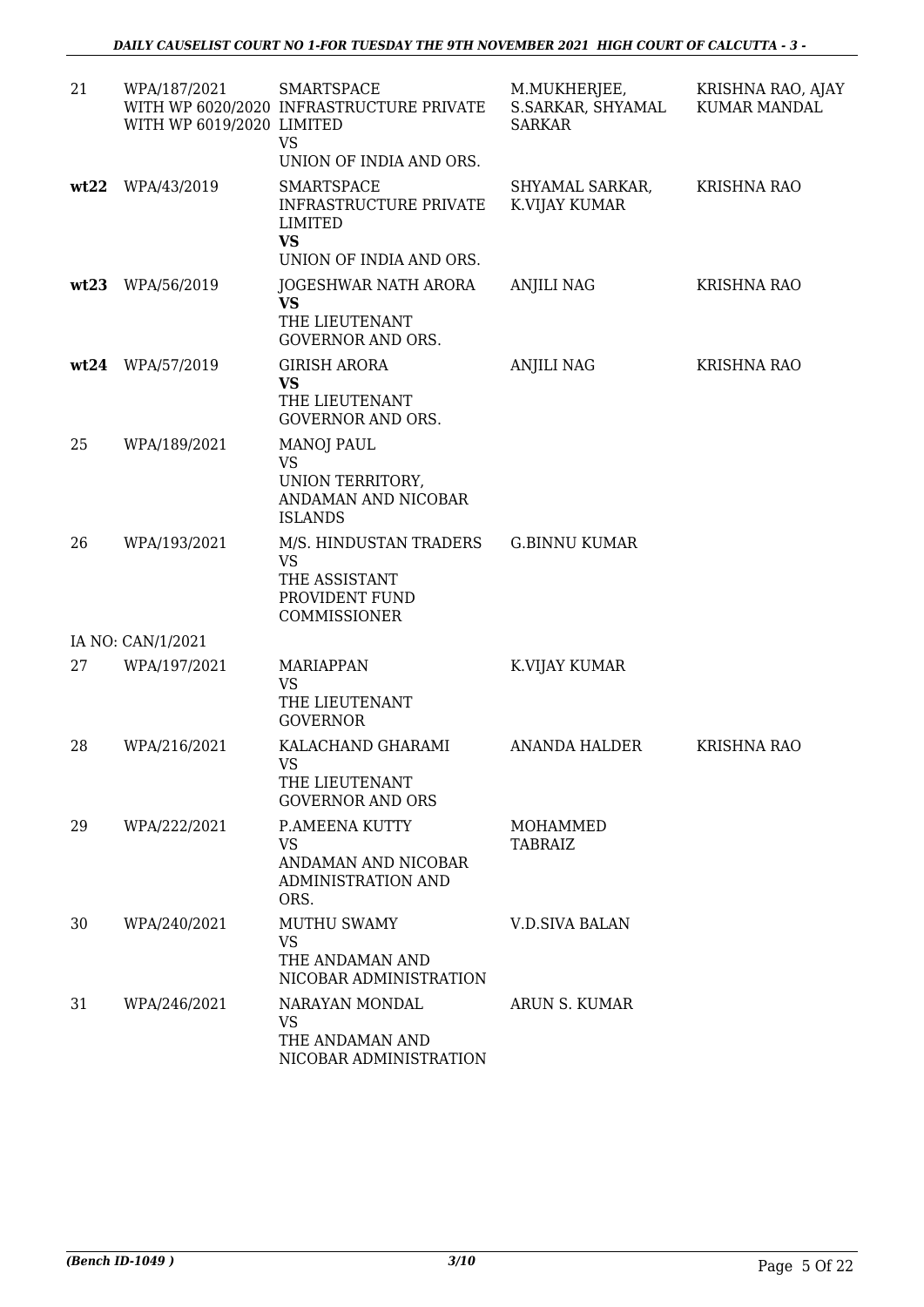| 32   | WPA/254/2021                    | PROFULLA ROY AND<br><b>OTHERS</b><br><b>VS</b><br>THE LT. GOVERNOR AND<br><b>OTHERS</b>                         | <b>ANJILI NAG</b>                         |                                 |
|------|---------------------------------|-----------------------------------------------------------------------------------------------------------------|-------------------------------------------|---------------------------------|
|      |                                 | <b>FOR ORDERS</b>                                                                                               |                                           |                                 |
| 33   | WPA/92/2021                     | SHABAB ALI AND ORS.<br><b>VS</b>                                                                                | ANANDA HALDER                             | ARUL PRASANTH,<br>K.M.B.JAYAPAL |
|      |                                 | THE LIEUTENANT<br><b>GOVERNOR AND ORS.</b>                                                                      |                                           |                                 |
| wt34 | WPA/313/2018                    | <b>SHOBA SINGH</b><br><b>VS</b>                                                                                 | K.M.B.JAYAPAL                             | <b>KRISHNA RAO</b>              |
|      |                                 | THE ANDAMAN AND<br>NICOBAR ADMINISTRATION<br>AND ORS.                                                           |                                           |                                 |
|      |                                 | <b>APPLICATION</b>                                                                                              |                                           |                                 |
| 35   | FMAT/5/2020                     | NEW INDIA ASSURANCE<br>CO. LTD.                                                                                 | N.A.KHAN                                  | A.K.CHARABORTY                  |
|      |                                 | <b>VS</b><br>RAJA SEKHAR AND ORS.                                                                               |                                           |                                 |
| 36   | AP/4/2021                       | HCL INFOTECH LIMITED<br><b>VS</b>                                                                               | <b>DOLLY SARKAR</b>                       | <b>KRISHNA RAO</b>              |
|      |                                 | THE ADMINISTRATION OF<br>ANDAMAN AND NICOBAR<br><b>ISLANDS</b>                                                  |                                           |                                 |
| 37   | AP/6/2021                       | M/S. M.K. DEVELOPERS<br><b>VS</b>                                                                               | S.K.GOLDER,<br><b>S.SARKAR</b>            | <b>TULSI LALL</b>               |
|      |                                 | JOINT DIRECTOR<br>(CONTRACTS) FOR<br><b>ACCEPTING OFFICER</b><br>(CHIEF ENGINEER)                               |                                           |                                 |
| 38   | AP/10/2021                      | M/S SHANTI ENTERPRISES<br><b>VS</b><br>THE SUPERINTENDING<br><b>ENGINEER</b>                                    | RAJINDER SINGH,<br><b>TAPAN KUMAR DAS</b> |                                 |
| 39   | CRA/10/2021                     | THE STATE<br><b>VS</b><br><b>MANOJ PAUL</b>                                                                     | <b>KRISHNA RAO</b>                        |                                 |
|      | IA NO: CRAN/2/2021, CRAN/1/2021 |                                                                                                                 |                                           |                                 |
| 40   | AP/11/2021                      | M/S C.M.ROY                                                                                                     | <b>TAPAN KUMAR DAS</b>                    |                                 |
|      |                                 | CONSTRUCTION (P)<br><b>LIMITED</b><br><b>VS</b>                                                                 |                                           |                                 |
|      |                                 | THE CHIEF ENGINEER                                                                                              |                                           |                                 |
|      |                                 | <b>CONTEMPT APPLICATION</b>                                                                                     |                                           |                                 |
| 41   | CPAN/13/2018                    | THE SEAFARERS<br>CONFEDERATION OF INDIA<br>(SCI)<br><b>VS</b><br><b>SHRI ANUP KUMAR</b><br>SHARMA, CHAIRMAN AND | SHYAMALI GANGLY                           |                                 |
|      |                                 | MANAGING DIRECTOR OF<br>SHIPPING CORPORATION<br>OF INDIA LTD.                                                   |                                           |                                 |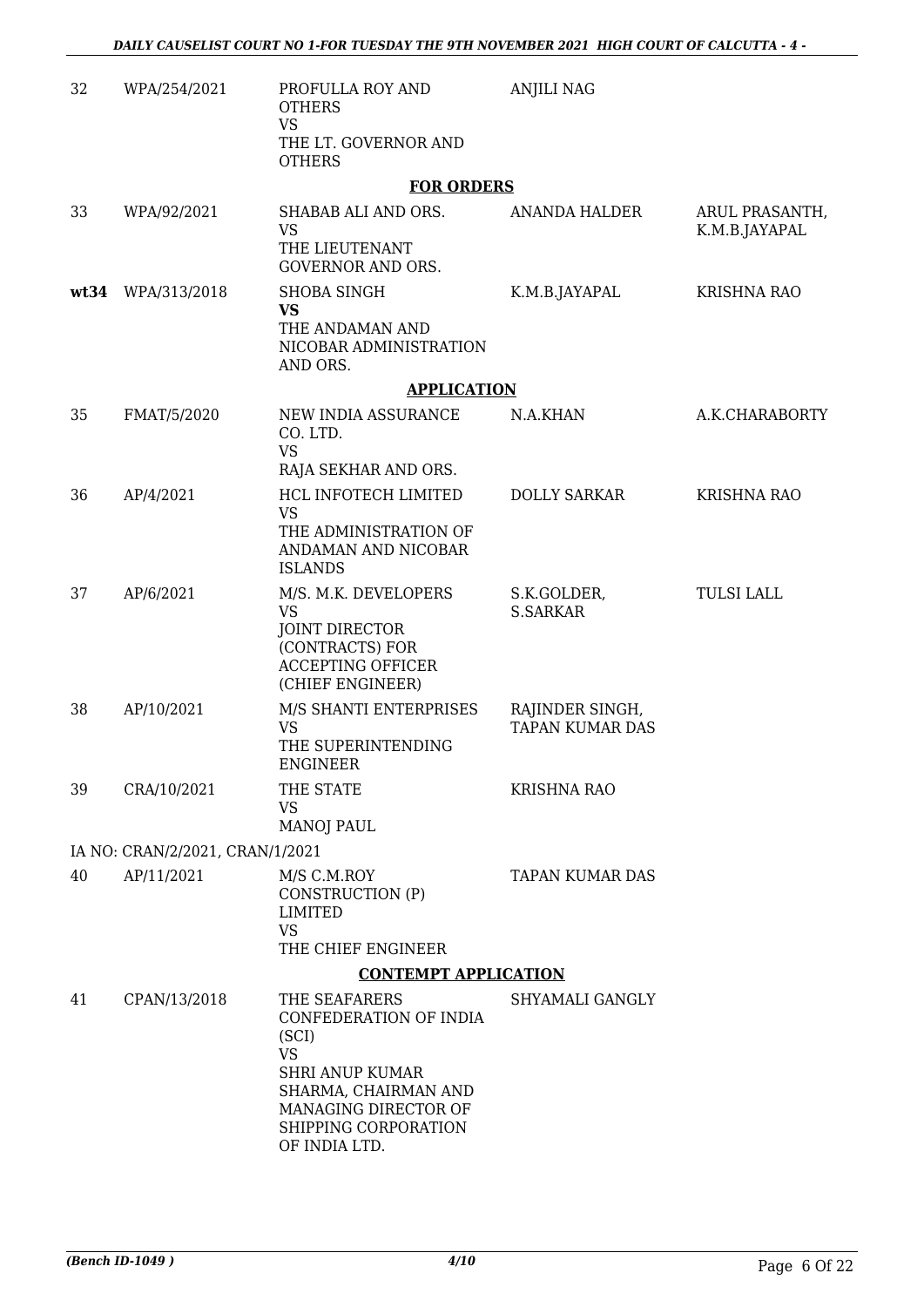| wt42 | WPA/82/2018                      | THE SEAFARERS<br>CONFEDERATION OF INDIA<br>(SCI)<br><b>VS</b><br>THE SHIPPING<br>CORPORATION OF INDIA<br>LTD. | SHYAMALI GANGULY                          | <b>KRISHNA RAO</b>                  |
|------|----------------------------------|---------------------------------------------------------------------------------------------------------------|-------------------------------------------|-------------------------------------|
|      | IA NO: CAN/1/2021                |                                                                                                               |                                           |                                     |
| 43   | CPAN/4/2020                      | <b>HARI SHANKER YADAV</b><br>VS<br>DR.NAVLENDRA KUMAR<br><b>SINGH</b>                                         | <b>GOPALA BINNU</b><br><b>KUMAR</b>       |                                     |
| 44   | CPAN/11/2021<br>IN WP 914/2020   | DAVINDER PAL SINGH<br><b>VS</b><br>SANJEEV MITAL, THE<br><b>SECRETARY (REVENUE)</b><br>AND ANR.               | ANJILI NAG, SHIPRA<br><b>MANDAL</b>       |                                     |
| 45   | CPAN/18/2021<br>IN WPA 1585/2021 | A. RAMASWAMY<br><b>VS</b><br><b>RAMESH KUMAR</b>                                                              | <b>ANJILI NAG</b>                         |                                     |
|      |                                  | <b>FOR HEARING</b>                                                                                            |                                           |                                     |
| 46   | WPA/159/2014                     | A.ZAHEED<br><b>VS</b><br>THE ANDAMAN AND<br>NICOBAR ADMINISTRATION<br>AND ORS.                                | K.M.B.JAYAPAL,<br>G.MINI                  | <b>ARUL PRASANTH</b>                |
| 47   | CRA/1/2017                       | SHRI. K. ESWAR RAO<br>VS<br>SHRI. K. G. SAM KUTTY                                                             |                                           | A.K.CHAKRABORTY                     |
| 48   | CRR/1/2017                       | THE STATE (CBI)<br><b>VS</b><br>NEWAZESH ALI AND ORS.                                                         | RAKESH PAL GOBIND                         | <b>ARUL PRASANTH</b>                |
|      | IA NO: CRAN/1/2021               |                                                                                                               |                                           |                                     |
|      | wt49 CRR/17/2018                 | THE STATE (CBI)<br>VS.<br>MAN MOHAN SINGH                                                                     | RAKESH PAL GOBIND                         | MOHD. TABRAIZ                       |
| wt50 | CRR/18/2018                      | THE STATE (CBI)<br><b>VS</b><br>PUSHPA RAJU                                                                   | RAKESH PAL GOBIND                         | <b>GOPALA BINNU</b><br><b>KUMAR</b> |
| wt51 | CRR/19/2018                      | THE STATE (CBI)<br><b>VS</b><br>THOMAS HERENZ AND<br>ORS.                                                     | RAKESH PAL GOBIND                         | K.M.B.JAYAPAL                       |
| 52   | CRA/6/2018                       | THE STATE<br>VS<br><b>SANDIP KUMAR</b>                                                                        | KRISHNA RAO, SUMIT<br>KARMAKAR            | <b>GOPALA BINNU</b><br><b>KUMAR</b> |
| 53   | WPA/63/2018                      | M/S PANKAJ ENTERPRISES<br>AND ANR.<br><b>VS</b><br>ANDAMAN AND NICOBAR<br>ADMINISTRATION AND<br>ORS.          | RAJINDER SINGH,<br><b>TAPAN KUMAR DAS</b> | ANJILI NAG                          |

IA NO: CAN/1/2021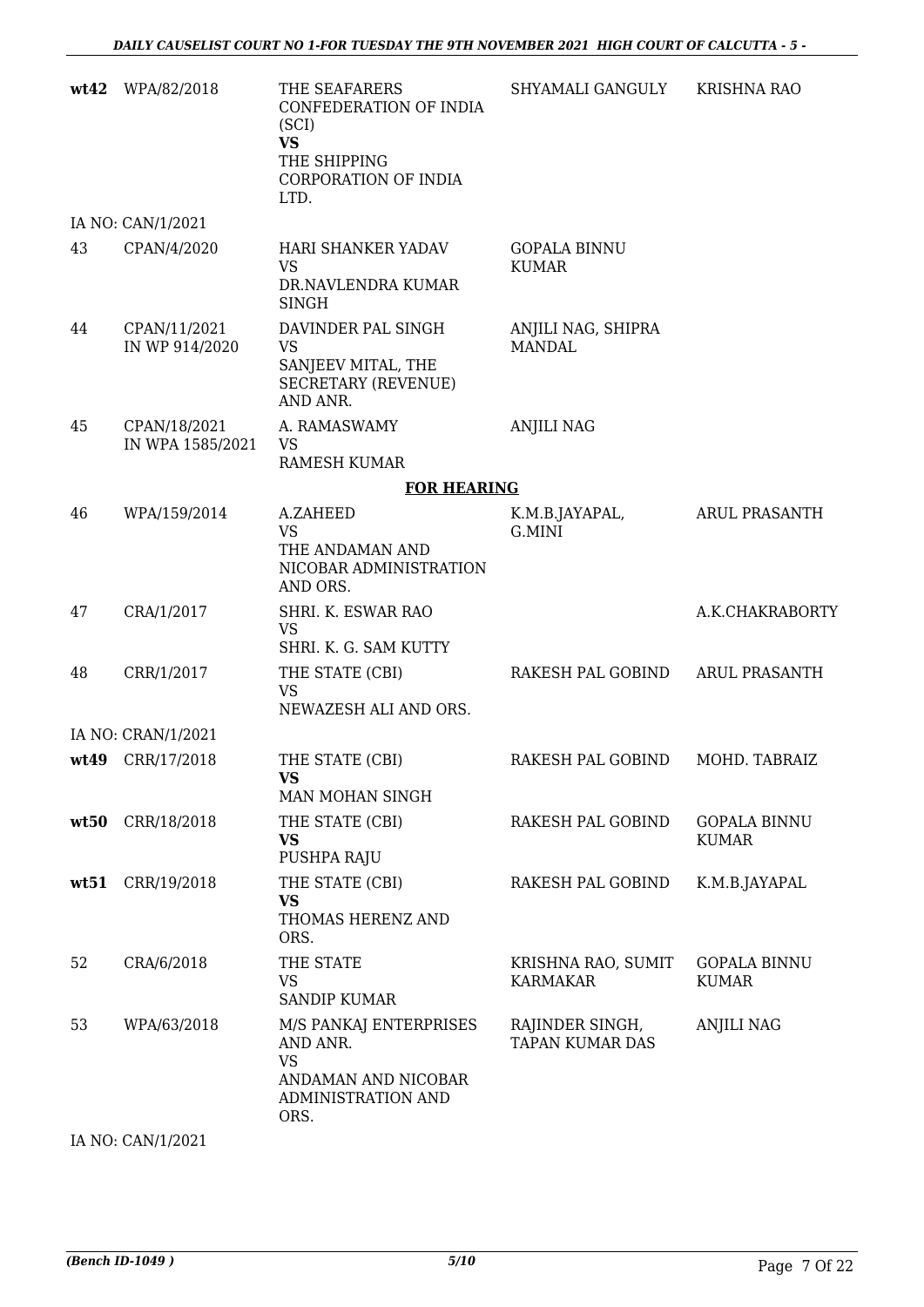| 54   | WPA/178/2018 | P.RENU<br><b>VS</b><br>THE STATE BANK OF INDIA<br>AND ORS.                                                                              | D.C.KABIR                                                                               | <b>ANJILI NAG</b>                                 |
|------|--------------|-----------------------------------------------------------------------------------------------------------------------------------------|-----------------------------------------------------------------------------------------|---------------------------------------------------|
| 55   | WPA/282/2018 | VANVIKAS EMPLOYEES<br>ASSOCIATION AND ORS.<br><b>VS</b><br>THE MINISTRY OF HOME<br>AFFAIRS AND ORS.                                     | <b>GOPALA BINNU</b><br><b>KUMAR</b>                                                     | TULSI LALL,<br><b>TASNEEM</b>                     |
| 56   | SA/1/2019    | USMAN ALI AND ORS.<br><b>VS</b><br>CHAMPA DEVI AND ORS.                                                                                 | N.A.KHAN                                                                                | K.M.B.JAYAPAL,<br>G.MINI, SABRINA<br><b>BEGUM</b> |
| wt57 | SA/2/2019    | USMAN ALI AND ORS.<br><b>VS</b><br>CHAMPA DEVI AND ORS.                                                                                 | N.A.KHAN                                                                                | K.M.B.JAYAPAL,<br>G.MINI, SABRINA<br><b>BEGUM</b> |
| 58   | CRA/3/2019   | THE STATE<br><b>VS</b><br>A.MAHESHWAR RAO AND<br>ORS.                                                                                   | A.S.ZINU                                                                                | ANJILI NAG, GOPALA<br><b>BINNU KUMAR</b>          |
| 59   | FMAT/3/2019  | SABITA DEVI AND ORS.<br><b>VS</b><br>THE MANAGER AND ANR.                                                                               | K.M.B.JAYAPAL,<br>G.MINI                                                                | ARUL PRASANTH,<br><b>ANITHA HEGDE</b>             |
| 60   | SA/4/2019    | <b>JAI NARAYAN SINGH</b><br><b>VS</b><br><b>BADRUDDIN AND ORS.</b>                                                                      | K.M.B.JAYAPAL                                                                           | N.A.KHAN                                          |
| 61   | CRA/11/2019  | <b>SUJIT MAJUMDAR</b><br><b>VS</b><br>THE STATE                                                                                         | <b>GOPALA BINNU</b><br>KUMAR, RAKESH PAL<br><b>GOBIND</b>                               |                                                   |
| 62   | CRA/12/2019  | PRADEEP HALDER<br><b>VS</b><br>THE STATE                                                                                                | D. ILANGO AND R.<br>PRADEEP                                                             | KRISHNA RAO                                       |
| 63   | CRR/13/2019  | B.RAJALAXMI AND ANR.<br><b>VS</b><br>K.M.RAMESH                                                                                         | ARUL PRASANTH,<br><b>DOLLY SARKAR</b>                                                   | D.ILANGO, ANJILI<br><b>NAG</b>                    |
| 64   | CRR/18/2019  | RUPESH KISHEN<br><b>VS</b><br>THE STATE                                                                                                 | RAKESH PAL GOBIND                                                                       | <b>SUMIT KARMAKAR</b>                             |
| 65   | CRR/31/2019  | SHRI. MOHD ASIF<br><b>VS</b><br>SMTI. MUBASHIRA                                                                                         | MRS. KAVITA TEWARI<br><b>RAO</b>                                                        | MS. BABITA DAS                                    |
| 66   | WPA/94/2019  | ANDAMAN PLANTATIONS<br>AND DEVELOPMENT<br><b>CORPORATION PRIVATE</b><br>LIMITED AND ANR.<br><b>VS</b><br>THE UNION OF INDIA AND<br>ORS. | <b>RAJA BASU</b><br>CHOUDHARY, JYOTI<br>SINGH, ASIF<br>HUSSAIN,<br><b>V.D.SIVABALAN</b> | <b>ARUL PRASANTH</b>                              |
| wt67 | WPA/95/2019  | ANDAMAN PLANTATIONS<br>AND DEVELOPMENT<br><b>CORPORATION PRIVATE</b><br>LIMITED AND ANR.<br><b>VS</b><br>UNION OF INDIA AND ORS.        | <b>RAJA BASU</b><br>CHOUDHARY, JYOTI<br>SINGH, ASIF<br>HUSSAIN,<br>V.D.SIVABALAN        | <b>ARUL PRASANTH</b>                              |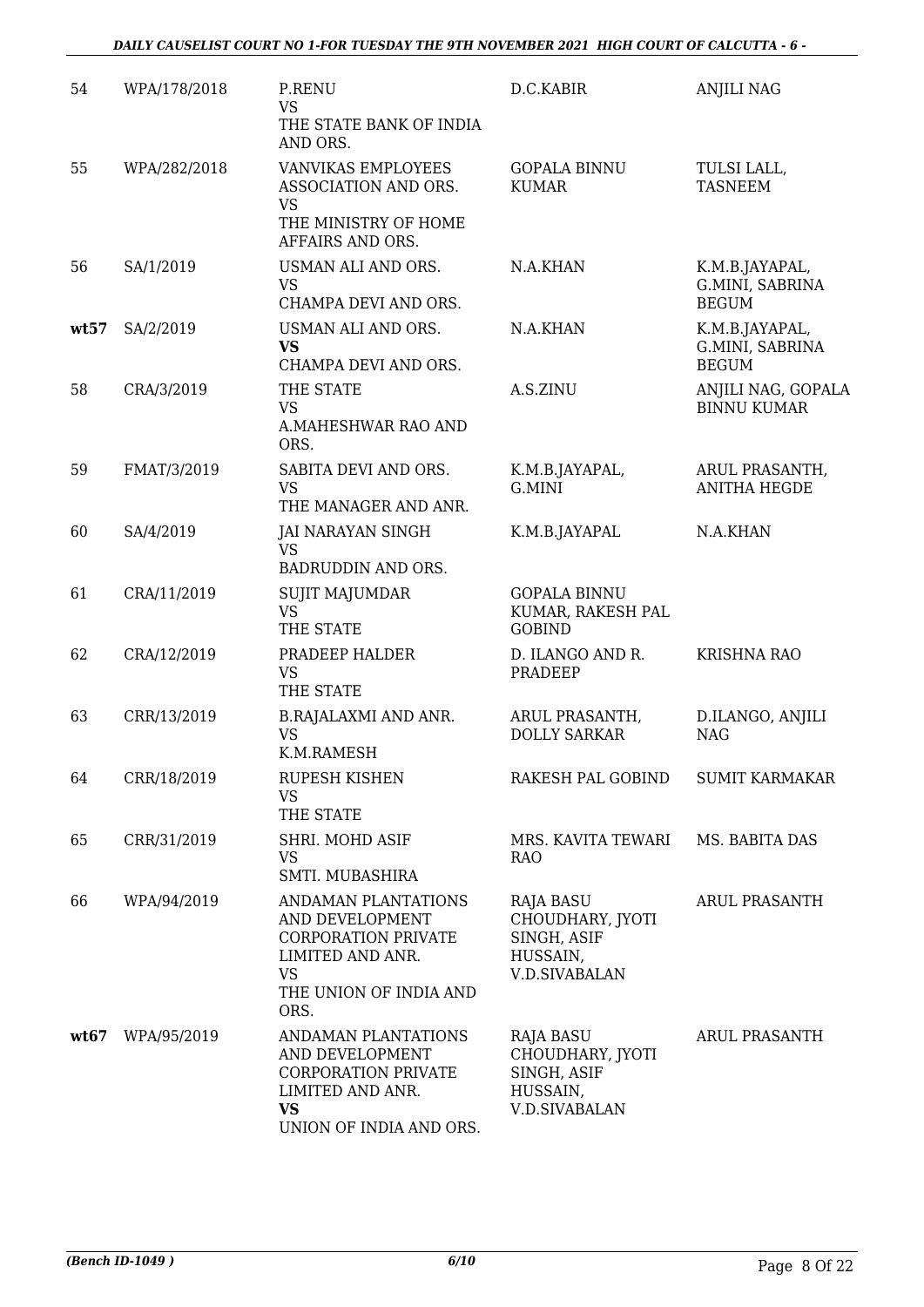#### *DAILY CAUSELIST COURT NO 1-FOR TUESDAY THE 9TH NOVEMBER 2021 HIGH COURT OF CALCUTTA - 7 -*

| 68   | WPA/113/2019      | K.RAJESH<br><b>VS</b><br>THE HONBLE LIEUTENANT<br><b>GOVERNOR AND ORS.</b>              | <b>GOPALA BINNU</b><br><b>KUMAR</b>      | ARUL PRASANTH                       |
|------|-------------------|-----------------------------------------------------------------------------------------|------------------------------------------|-------------------------------------|
|      | IA NO: CAN/1/2021 |                                                                                         |                                          |                                     |
|      | wt69 WPA/115/2019 | V.LAXMI KANTA<br>VS<br>THE HONBLE LIEUTENANT<br><b>GOVERNOR AND ORS.</b>                | <b>GOPALA BINNU</b><br><b>KUMAR</b>      | ARUL PRASANTH                       |
|      | IA NO: CAN/1/2021 |                                                                                         |                                          |                                     |
| wt70 | WPA/116/2019      | LINGA RAJU<br><b>VS</b><br>THE HONBLE LIEUTENANT<br><b>GOVERNOR AND ORS.4 ORS</b>       | <b>GOPALA BINNU</b><br><b>KUMAR</b>      | <b>ARUL PRASANTH</b>                |
|      | IA NO: CAN/1/2021 |                                                                                         |                                          |                                     |
|      | wt71 WPA/118/2019 | <b>ARATI MONDAL</b><br><b>VS</b><br>THE HONBLE LIEUTENANT<br><b>GOVERNOR AND ORS.</b>   | <b>GOPALA BINNU</b><br><b>KUMAR</b>      | ARUL PRASANTH                       |
|      | IA NO: CAN/1/2021 |                                                                                         |                                          |                                     |
|      | wt72 WPA/119/2019 | VIJAY LAXMI<br><b>VS</b><br>THE HONBLE LIEUTENANT<br><b>GOVERNOR AND ORS.</b>           | <b>GOPALA BINNU</b><br><b>KUMAR</b>      | ARUL PRASANTH                       |
|      | IA NO: CAN/1/2021 |                                                                                         |                                          |                                     |
| 73   | WPA/174/2019      | N. MANIMEKALAI AND ANR.<br><b>VS</b>                                                    | <b>G. BINNU KUMAR</b>                    | M.P. KAMARAJ                        |
|      |                   | THE KAMARAJ ENGLISH<br>MEDIUM SCHOOL                                                    |                                          |                                     |
|      | wt74 WPA/231/2019 | THE SECRETARY, KAMARAJ<br>ENGLISH MEDIUM SCHOOL<br><b>VS</b><br>N. MANIMEKALAI (EX-     | M.P. KAMARAJ                             | <b>G. BINNU KUMAR</b>               |
| 75   | WPA/243/2019      | CLERK) AND ANR.<br>KARTICK AND ORS.                                                     | ANJILI NAG, SHIPRA                       | <b>KRISHNA RAO</b>                  |
|      |                   | <b>VS</b><br>THE LIEUTENANT<br><b>GOVERNOR AND ORS.</b>                                 | <b>MANDAL</b>                            |                                     |
| 76   | WPA/248/2019      | <b>A.SUNDAR</b><br><b>VS</b><br>THE HONBLE LIEUTENANT<br><b>GOVERNOR AND ORS.</b>       | <b>GOPALA BINNU</b><br><b>KUMAR</b>      | M.P.KAMARAJ                         |
| 77   | WPA/267/2019      | THE GENERAL MANAGER,<br>ANIIDCO LTD.<br><b>VS</b><br>Y. JOHN AND ORS.                   | ANJILI NAG,<br>R.PRADEEP                 | <b>GOPALA BINNU</b><br><b>KUMAR</b> |
| 78   | WPA/287/2019      | ISLAND TRAVELS PVT. LTD.<br>VS<br>THE ANDAMAN AND<br>NICOBAR ADMINISTRATION<br>AND ORS. | DEEP CHAIM KABIR,<br><b>AJITH PRASAD</b> | KRISHNA RAO,<br><b>ANJILI NAG</b>   |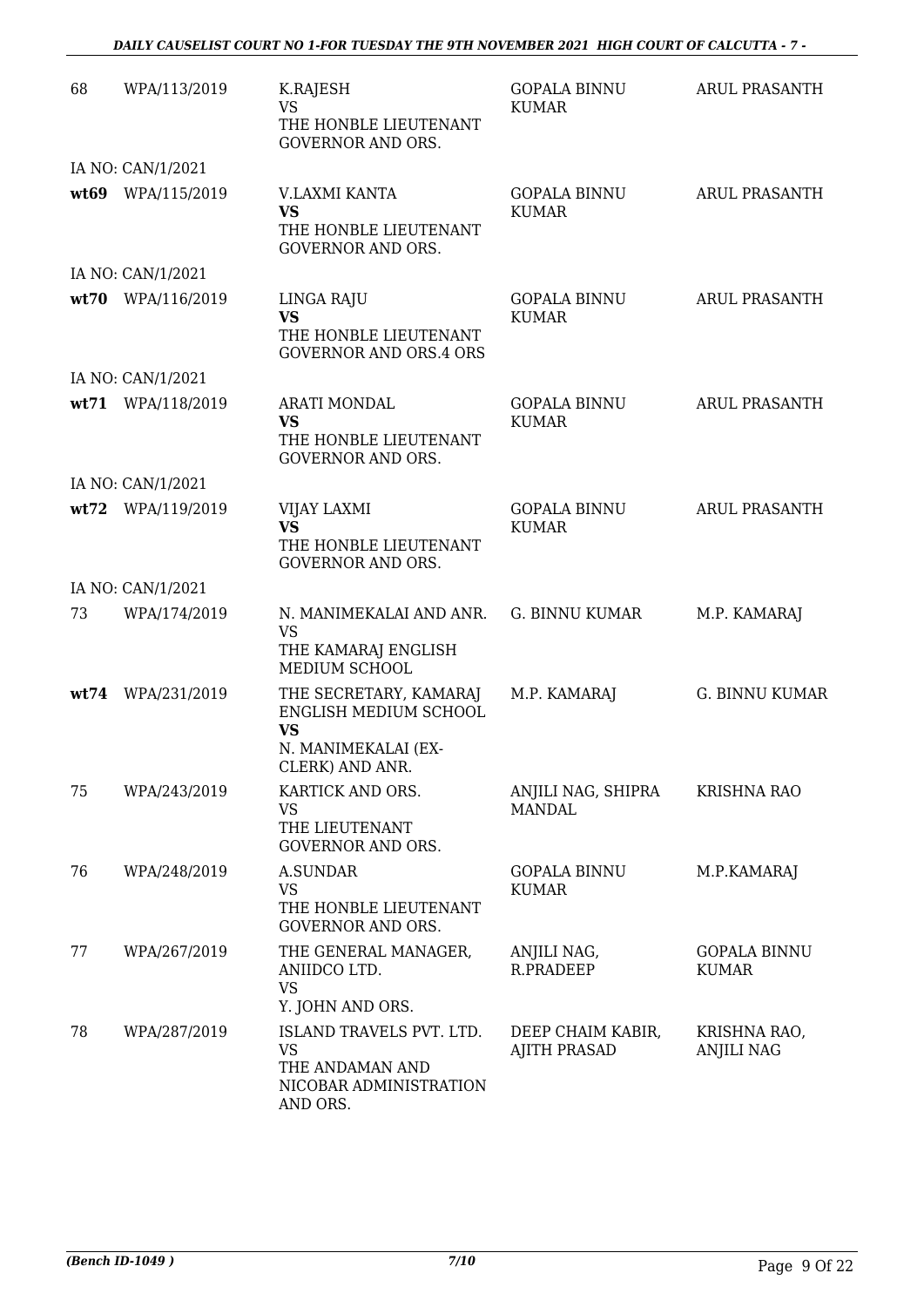#### *DAILY CAUSELIST COURT NO 1-FOR TUESDAY THE 9TH NOVEMBER 2021 HIGH COURT OF CALCUTTA - 8 -*

| 79 | WPA/289/2019      | YOHANNAN SAJEEVAN AND<br>ANR.<br><b>VS</b><br>ANDAMAN AND NICOBR<br><b>ADMINISTRATION</b>                                                  | DEEP CHAIM KABIR,<br><b>AJIT PRASAD</b> | <b>KRISHNA RAO</b>                       |
|----|-------------------|--------------------------------------------------------------------------------------------------------------------------------------------|-----------------------------------------|------------------------------------------|
| 80 | WPA/324/2019      | V.TRIMURTHY AND ORS.<br><b>VS</b><br>THE LIEUTENANT                                                                                        | <b>ANJILI NAG</b>                       | <b>ARUL PRASANTH</b>                     |
|    | IA NO: CAN/1/2021 | <b>GOVERNOR AND ORS.</b>                                                                                                                   |                                         |                                          |
| 81 | WPA/20297/2019    | M/S ARYAN AQUA (INDIA)<br>PVT. LTD.<br><b>VS</b><br>THE ANDAMAN AND<br>NICOBAR ADMINISTRATION<br>AND ORS.                                  | <b>ANJILI NAG</b>                       | KRISHNA RAO, AJAY<br><b>KUMAR MANDAL</b> |
| 82 | CRA/1/2020        | SAROJIT KULLU<br><b>VS</b><br>THE STATE                                                                                                    | D.ILANGO                                | M.P.KAMARAJ                              |
| 83 | SAT/7/2020        | KALAIARASAN AND ORS.<br><b>VS</b><br>ASIF ALI AND ORS.                                                                                     | <b>ANJILI NAG</b>                       | KMB JAYAPAL                              |
| 84 | WPA/33/2020       | N.YUSUF<br><b>VS</b><br>THE ANDAMAN AND<br>NICOBAR ADMINISTRATION<br>AND ORS.                                                              | K.VIJAY KUMAR                           | <b>AJAY KUMAR</b><br><b>MANDAL</b>       |
| 85 | WPA/47/2020       | S.PONNAMMAL<br><b>VS</b><br>THE UNION OF INDIA AND<br>ORS.                                                                                 | DEEP CHAIM KABIR,<br>AJITH S. PRASAD    | <b>KRISHNA RAO</b>                       |
| 86 | WPA/54/2020       | <b>KISHEN RAM</b><br><b>VS</b><br>THE LIEUTENANT<br><b>GOVERNOR AND ORS</b>                                                                | G. MINI AND K.M.B.<br><b>JAYAPAL</b>    |                                          |
| 87 | WPA/90/2020       | S. SHANMUGANATHAN<br><b>VS</b><br>ANDAMAN NICOBAR<br><b>ISLANDS INTEGRATED</b><br>DEVELOPMENT<br>CORPORATION LIMITED<br>(ANIIDCO) AND ANR. | GOPALA BINU KUMAR                       | <b>ANJILI NAG</b>                        |
| 88 | WPA/95/2020       | <b>ANITA XESS</b><br><b>VS</b><br>THE UNION OF INDIA AND<br>ORS.                                                                           | <b>GOPALA BINNU</b><br><b>KUMAR</b>     |                                          |
| 89 | WPA/97/2020       | P.YADAVA RAO<br><b>VS</b><br>THE UNION OF INDIA AND<br>ORS.                                                                                | <b>GOPALA BINNU</b><br><b>KUMAR</b>     | KRISHNA RAO, AJAY<br><b>KUMAR MANDAL</b> |
| 90 | WPA/102/2020      | SHRI. AKSHAY PANT<br><b>VS</b><br>THE UNION OF INDIA AND<br>ORS.                                                                           | G. MINI AND K.M.B.<br><b>JAYAPAL</b>    | M.P.KAMARAJ                              |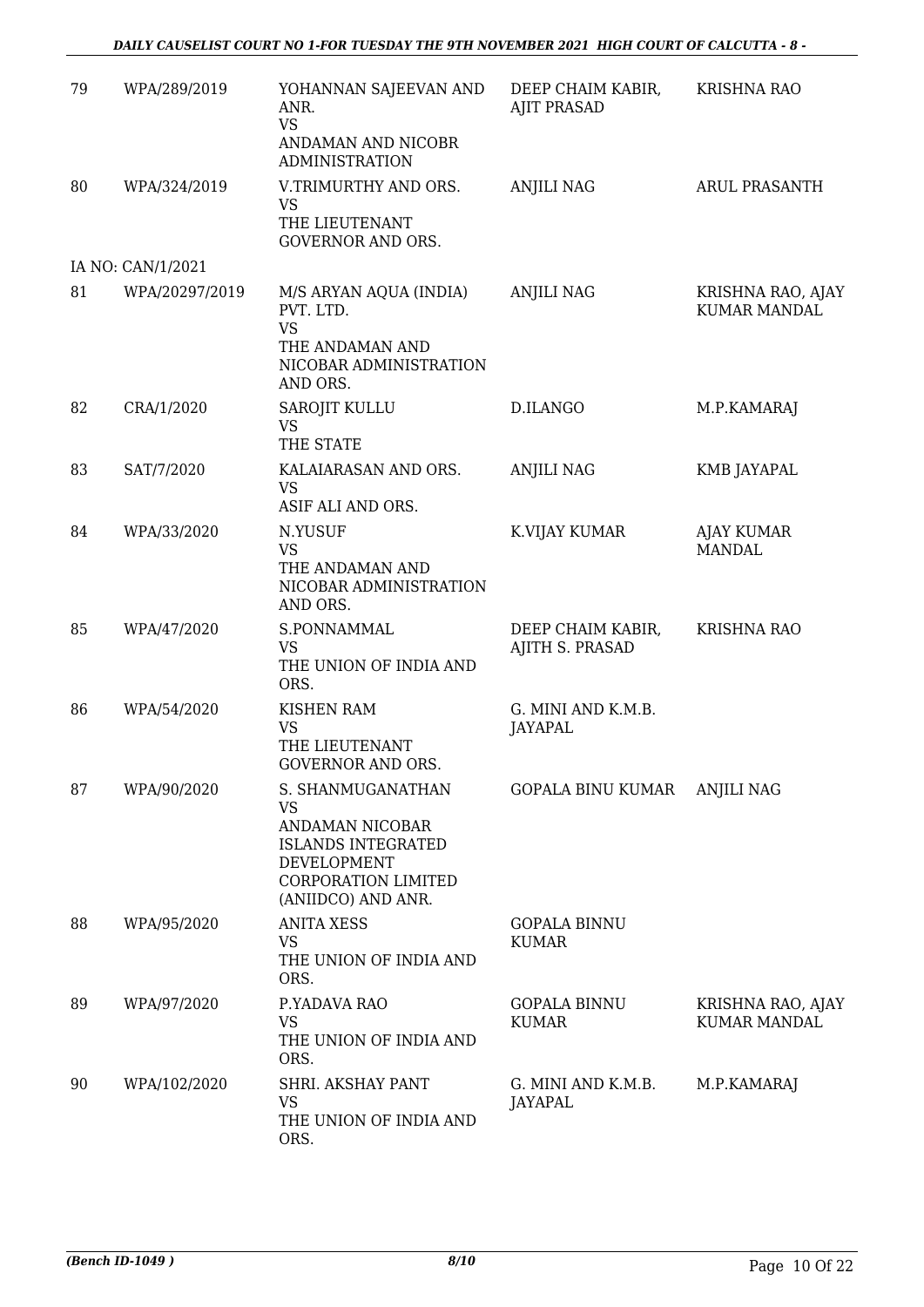| 91   | WPA/131/2020      | <b>SOURAV MISRA</b><br>VS<br>THE ANDAMAN AND<br>NICOBAR ADMINISTRATION                             | K.VIJAY KUMAR                      | <b>KRISHNA RAO</b>                          |
|------|-------------------|----------------------------------------------------------------------------------------------------|------------------------------------|---------------------------------------------|
| 92   | WPA/139/2020      | AND ORS.<br><b>RITA SIL</b><br><b>VS</b><br>THE ADMINISTRATOR<br>(LIEUTENANT GOVERNOR)             | <b>ANJILI NAG</b>                  | <b>ARUL PRASANTH</b>                        |
| wt93 | WPA/190/2021      | AND ORS.<br><b>RITA SIL</b><br><b>VS</b><br>THE ADMINISTRATOR<br>(LIEUTENANT GOVERNOR)<br>AND ORS. | <b>ANJILI NAG</b>                  | <b>ARUL PRASANTH</b>                        |
| 94   | WPA/149/2020      | M/S T.T. TRADING<br>COMPANY AND ANR.<br><b>VS</b><br>THE ANDAMAN AND<br>NICOBAR ADMINISTRATION     | <b>ANJILI NAG</b>                  | ARUL PRASANTH                               |
| 95   | WPA/8463/2020     | AND ORS.<br>SHRI. V. RAVICHANDRAN<br>AND ANR.<br><b>VS</b><br>THE LT.GOVERNOR AND<br>ORS.          | <b>GOPALA BINU KUMAR</b>           | KRISHNA RAO, AJAY<br><b>KUMAR MANDAL</b>    |
| 96   | WPA/9309/2020     | RDS PROJECT LIMITED AND<br>ANR.<br><b>VS</b><br>UNION OF INDIA AND ORS.                            | PHIROZE EDULJI,<br>R.BHATTACHARYA  | ARUL PRASANTH,<br>ANJILI NAG, TULSI<br>LALL |
| 97   | CRA/3/2021        | KALYAN BHAGWAR<br><b>VS</b><br>THE STATE                                                           | K.SABIR                            | A.S.ZINU                                    |
| 98   | WPA/44/2021       | ASHA, ASSISTANT<br>ENGINEER-I<br><b>VS</b><br>THE LT. GOVERNOR AND<br>ORS.                         | RAJINDER SINGH,<br>TAPAN KUMAR DAS | KRISHNA RAO,<br>K.VIJAY KUMAR               |
| 99   | WPA/59/2021       | M.HEERA KUNWAR<br><b>VS</b><br>THE LIEUTENANT<br><b>GOVERNOR AND ORS.</b>                          | K.M.B. Jayapal                     | AJAY KUMAR<br><b>MANDAL</b>                 |
|      | wt100 WPA/58/2021 | KAUSHALYA DEVI<br>VS<br>THE LIEUTENANT<br><b>GOVERNOR AND ORS.</b>                                 | K. M. B. JAYAPAL                   | KRISHNA RAO,<br>A.K.MANDAL                  |
|      | wt101 WPA/60/2021 | PREM KUMARI<br><b>VS</b><br>THE LIEUTENANT<br><b>GOVERNOR AND ORS.</b>                             | K.M.B.JAYAPAL                      | <b>KRISHNA RAO</b>                          |
|      | wt102 WPA/61/2021 | PREM LALL<br><b>VS</b><br>THE LIEUTENANT<br>GOVERNOR AND ORS.                                      | K.M.B. JAYAPAL                     | <b>KRISHNA RAO</b>                          |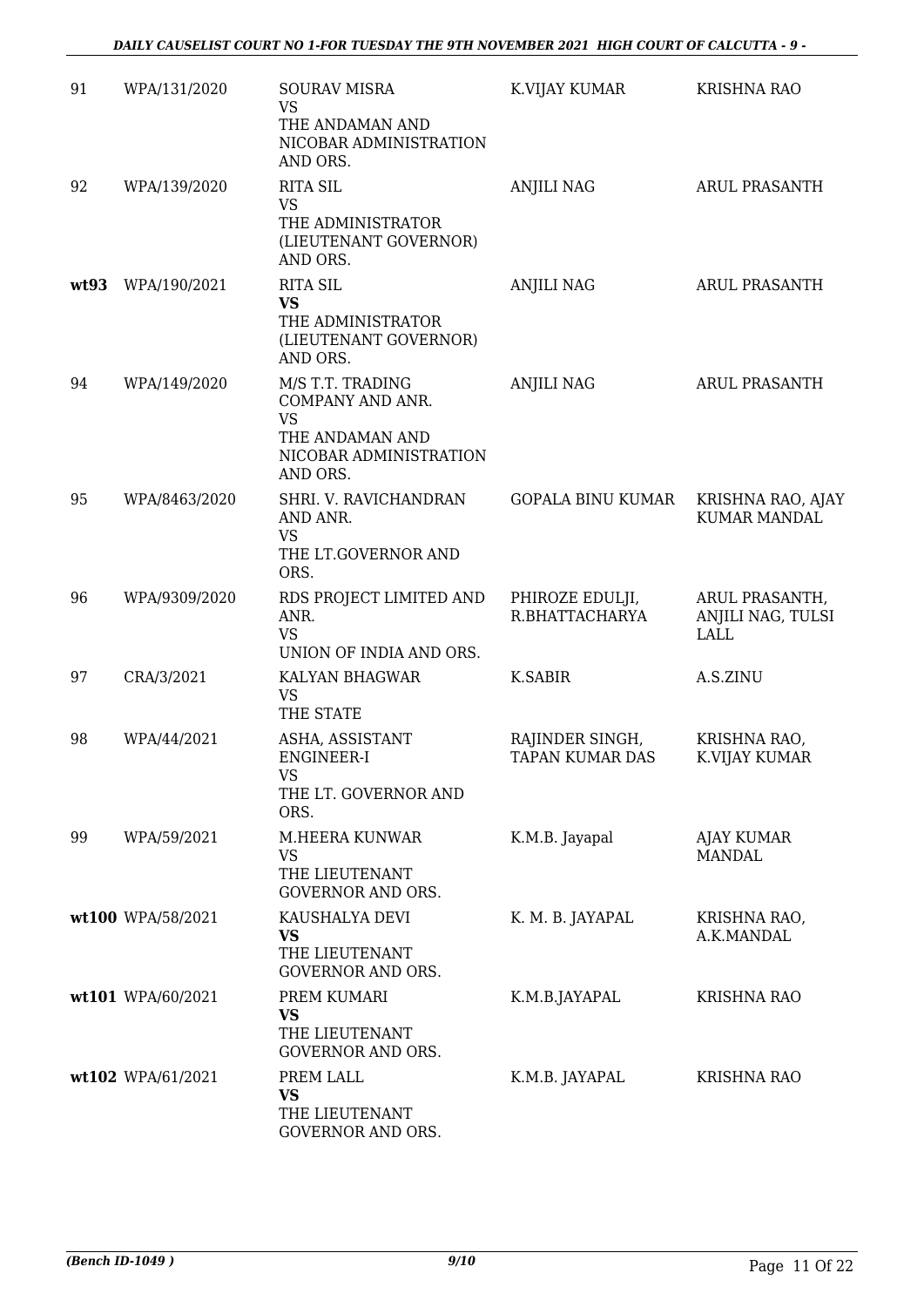|     | wt103 WPA/62/2021 | DEEPAK LALL<br><b>VS</b><br>THE LIEUTENANT<br><b>GOVERNOR AND ORS.</b>                                                            | K.M.B.JAYAPAL                           | <b>KRISHNA RAO</b>                       |
|-----|-------------------|-----------------------------------------------------------------------------------------------------------------------------------|-----------------------------------------|------------------------------------------|
|     | wt104 WPA/65/2021 | KAILASH KUMARI<br><b>VS</b><br>THE LIEUTENANT<br><b>GOVERNOR AND ORS.</b>                                                         | K.M.B JAYAPAL                           | <b>AJAY KUMAR</b><br><b>MANDAL</b>       |
| 105 | WPA/83/2021       | <b>ABDUL SIDDIQUE</b><br><b>VS</b><br>THE LIEUTENANT<br><b>GOVERNOR AND ANR.</b>                                                  | MOHD. TABRAIZ                           | KRISHNA RAO, AJAY<br><b>KUMAR MANDAL</b> |
| 106 | WPA/134/2021      | M/S SALCON ENGINEERS<br>AND FABRICATORS AND<br>ANR.<br><b>VS</b><br>THE CHAIRMAN, STATE<br><b>TRANSPORT AUTHORITY</b><br>AND ORS. | V.D.SIVABALAN,<br>RAKESH KUMAR          | <b>KRISHNA RAO</b>                       |
| 107 | WPA/150/2021      | SMTI. E. SHYAMALA<br><b>VS</b><br>THE TEHSILDAR AND ORS.                                                                          | VISHAL KR. BISWAS,<br><b>ANJILI NAG</b> | <b>KRISHNA RAO</b>                       |
| 108 | WPA/185/2021      | THE INDIA RED CROSS<br><b>SOCIETY</b><br>VS<br>THE ANDAMAN AND<br>NICOBAR ADMINISTRATION                                          | MOHD. TABRAIZ                           | KRISHNA RAO, AJAY<br><b>KUMAR MANDAL</b> |

IA NO: CAN/2/2021, CAN/1/2021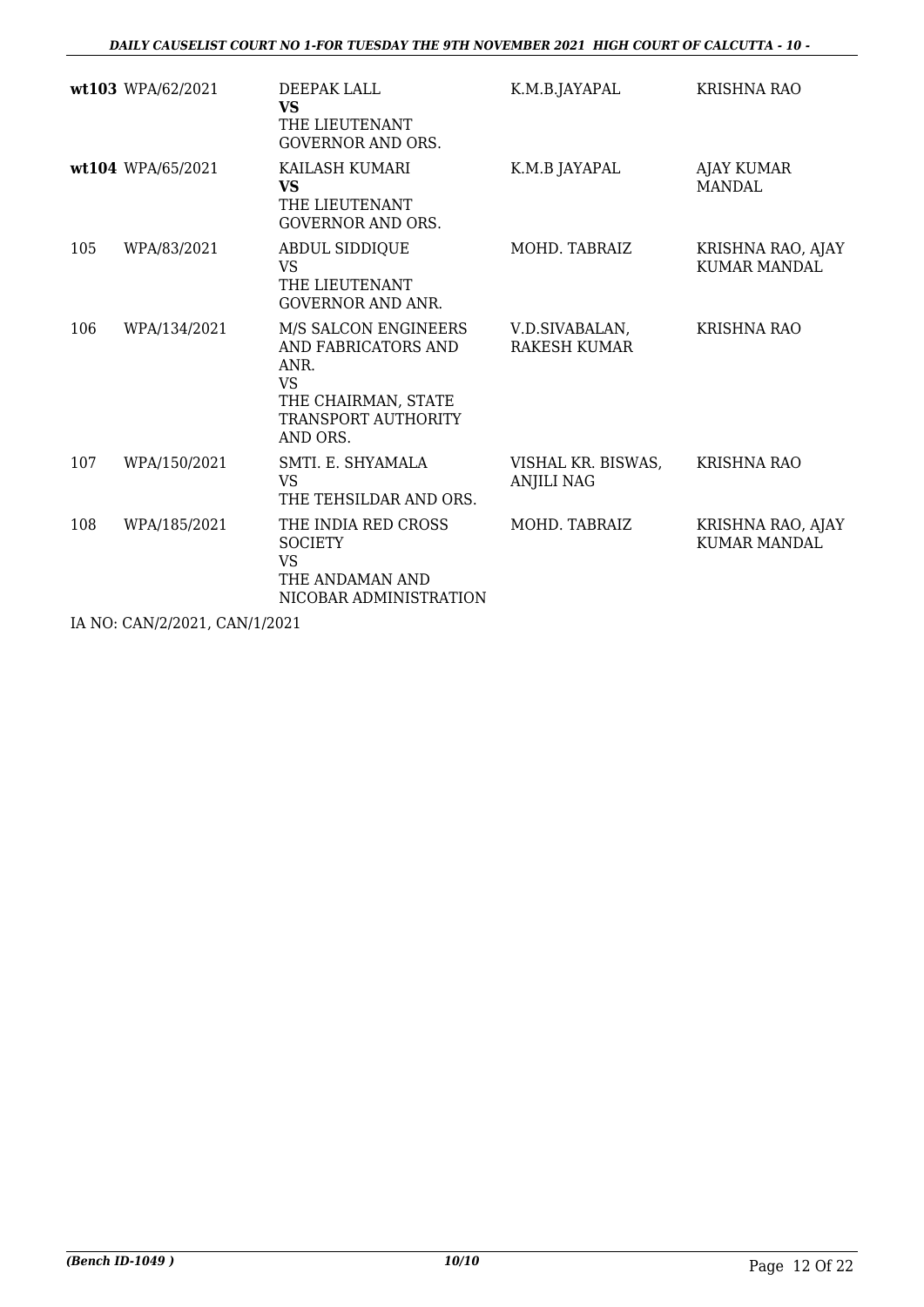

## Calcutta High Court **In The Circuit Bench at Port Blair**

### **Appellate Side**

**DAILY CAUSELIST For Tuesday The 9th November 2021**

**COURT NO. 2**

**SINGLE BENCH (SB)**

#### **HON'BLE JUSTICE AMRITA SINHA**

#### **MOTION**

| $\mathbf{1}$    | CO/15/2021   | SMTI SARALA BAIDYA<br><b>VS</b><br><b>SAKTHI VEL</b>                                               | <b>ARUL PRASANTH</b>                |                                      |
|-----------------|--------------|----------------------------------------------------------------------------------------------------|-------------------------------------|--------------------------------------|
| $\overline{2}$  | CO/18/2021   | <b>DHARAM RAJ</b><br><b>VS</b><br><b>PADMA</b>                                                     | ARUN SHANDA<br><b>KUMAR</b>         |                                      |
| 3               | CO/19/2021   | M/S KRISHNA TRADING<br><b>COMPANY</b><br><b>VS</b><br>N.GURUSWAMY AND ANR.                         | N.A.KHAN                            |                                      |
| 4               | WPA/74/2021  | N. R. SUDHEER KUMAR<br>AND ORS.<br><b>VS</b><br>THE HON'BLE LIEUTENANT<br><b>GOVERNOR AND ORS.</b> | <b>GOPALA BINNU</b><br><b>KUMAR</b> | <b>KRISHNA RAO</b>                   |
| 5               | WPA/78/2021  | ABDUL HASSIM AND ORS.<br><b>VS</b><br>THE LIEUTENANT<br><b>GOVERNOR AND ORS.</b>                   | MOHD. TABRAIZ                       | KRISHNA RAO, ARUL<br><b>PRASANTH</b> |
| 6               | WPA/104/2021 | SMTI. VELLAIAMMAL<br><b>VS</b><br>THE ANDAMAN AND<br>NICOBAR ADMINISTRATION<br>AND 03 ORS.         | R. ARUL PETER                       | <b>KRISHNA RAO</b>                   |
| $7\overline{ }$ | WPA/117/2021 | FRANCIS KISPOTTA<br><b>VS</b><br>THE ANDAMAN AND<br>NICOBAR ADMINISTRATION<br>AND ORS.             | K.M.B.JAYAPAL,<br>G.MINI            | <b>KRISHNA RAO</b>                   |
| 8               | WPA/118/2021 | POULOUS ANAND<br><b>VS</b><br>THE ANDAMAN AND<br>NICOBAR ADMINISTRATION<br>AND ORS.                | K.M.B.JAYAPAL,<br>G.MINI            | KRISHNA RAO                          |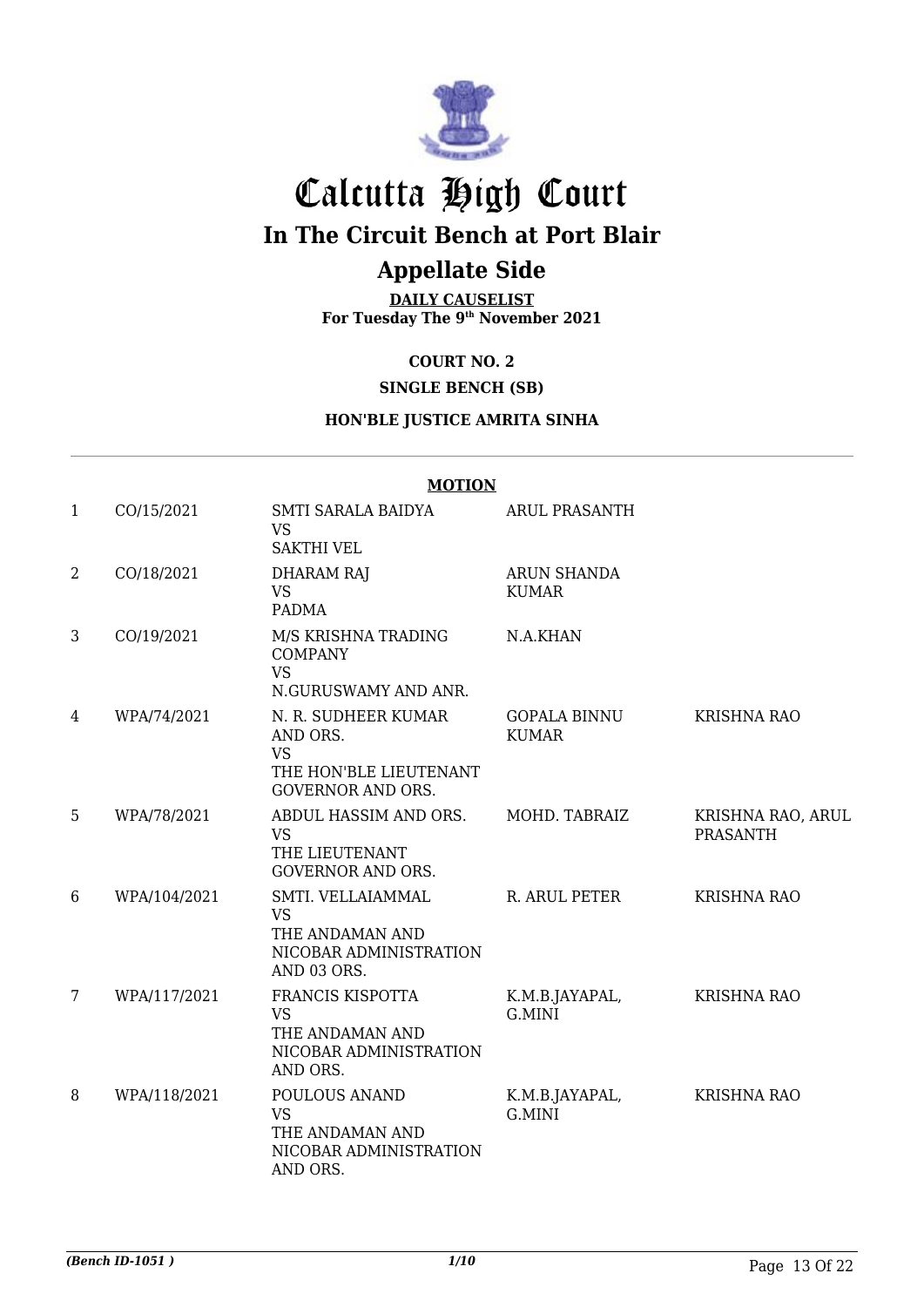| 9  | WPA/120/2021 | <b>DOMINIC BARLA</b><br><b>VS</b><br>THE ANDAMAN AND                                          | K.M.B.JAYAPAL,<br>G.MINI     | <b>KRISHNA RAO</b>                       |
|----|--------------|-----------------------------------------------------------------------------------------------|------------------------------|------------------------------------------|
|    |              | NICOBAR ADMINISTRATION<br>AND ORS.                                                            |                              |                                          |
| 10 | WPA/121/2021 | SUSANTI TIRKEY AND ORS.<br><b>VS</b><br>THE ANDAMAN AND<br>NICOBAR ADMINISTRATION<br>AND ORS. | K.M.B.JAYAPAL,<br>G.MINI     | <b>KRISHNA RAO</b>                       |
| 11 | WPA/122/2021 | MATEL MINJ AND ANR.<br><b>VS</b><br>THE ANDAMAN AND<br>NICOBAR ADMINISTRATION<br>AND ORS.     | K.M.B.JAYAPAL,<br>G.MINI     | KRISHNA RAO, AJAY<br><b>KUMAR MANDAL</b> |
| 12 | WPA/124/2021 | M. NOKRAJ<br><b>VS</b><br>THE UNION OF INDIA AND<br>ORS.                                      | <b>RAKESH KUMAR</b>          | <b>TULSI LALL</b>                        |
| 13 | WPA/126/2021 | SMTI. PAVITRA KUMARI<br><b>VS</b><br>THE ANDAMAN AND<br>NICOBAR ADMINISTRATION<br>AND ORS.    | K.M.B.JAYAPAL AND<br>G. MINI | <b>AJAY KUMAR</b><br><b>MANDAL</b>       |
| 14 | WPA/127/2021 | <b>R.DILLESWAR RAO</b><br><b>VS</b><br>THE HONBLE LIEUTENANT<br><b>GOVERNOR AND ORS.</b>      | <b>S.GLORIA MARY</b>         | <b>AJAY KUMAR</b><br><b>MANDAL</b>       |
| 15 | WPA/138/2021 | M.K.BANERJEE<br><b>VS</b><br>ANDAMAN AND NICOBAR<br><b>ADMINISTRATION AND</b><br>ORS.         | K.M.B.JAYAPAL,<br>G.MINI     | KRISHNA RAO, AJAY<br><b>KUMAR MANDAL</b> |
| 16 | WPA/144/2021 | SHRI. SHEIK SAFIUL ISLAM<br><b>VS</b><br>THE TEHSILDAR                                        | MR. K. SABIR                 | <b>AJAY KUMAR</b><br>MANDAL              |
| 17 | WPA/153/2021 | RAKESH KUMAR YADAV<br><b>VS</b><br>THE ANDAMAN AND<br>NICOBAR ADMINISTRATION<br>AND ORS.      | V.D.SIVABALAN, SRIJA<br>DAS  | <b>KRISHNA RAO</b>                       |
| 18 | WPA/157/2021 | P. ACHAMMA<br><b>VS</b><br>THE ANDAMAN AND<br>NICOBAR ADMINISTRATION<br>AND ANR.              | K.M.B. JAYAPAL               | <b>AJAY KUMAR</b><br><b>MANDAL</b>       |
| 19 | WPA/160/2021 | <b>BALA CHANDRAN</b><br><b>VS</b><br>THE ANDAMAN AND<br>NICOBAR ADMINISTRATION<br>AND ORS.    | S.AJITH PRASAD,<br>D.C.KABIR | <b>KRISHNA RAO</b>                       |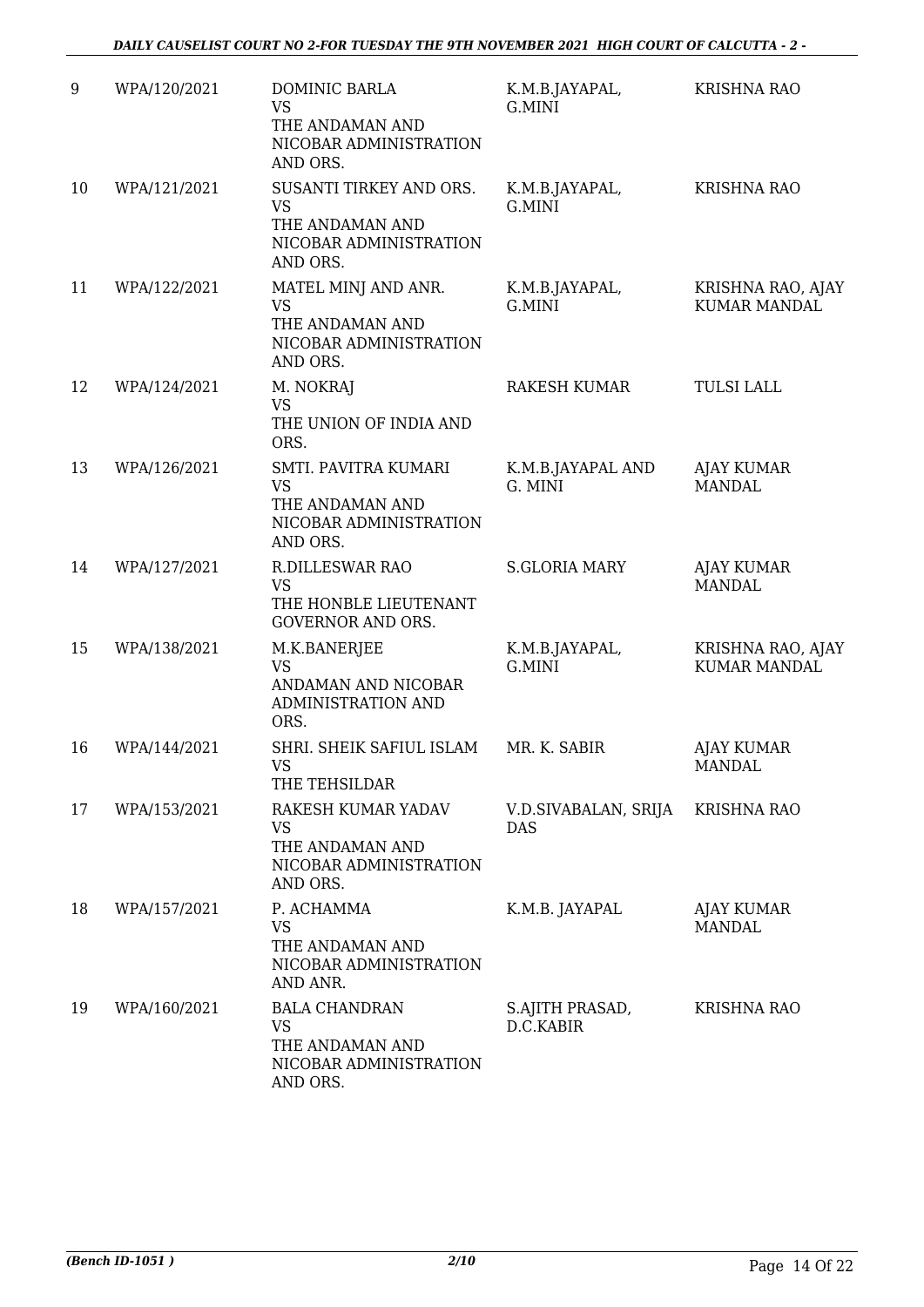| 20 | WPA/204/2021                            | <b>FATHIMA YUSUF</b><br><b>VS</b>                                       | <b>ANJILI NAG</b>                   |                      |
|----|-----------------------------------------|-------------------------------------------------------------------------|-------------------------------------|----------------------|
|    |                                         | THE ANDAMAN AND<br>NICOBAR ADMINISTRATION<br>AND ORS.                   |                                     |                      |
| 21 | WPA/218/2021                            | M/S HONEY BAR AND<br><b>RESTAURANT</b><br>VS                            | KMB JAYAPAL                         | MOHD. TABRAIZ        |
|    |                                         | THE UNION TERRITORY OF<br>ANDAMAN AND NICOBAR<br>ISANDS AND ORS.        |                                     |                      |
| 22 | WPA/236/2021                            | MADHANA KESARI<br><b>VS</b><br>THE CHAIRMAN                             | RAKESH KUMAR                        |                      |
| 23 | WPA/242/2021                            | K. JAIRAM<br><b>VS</b><br>THE DEPUTY<br>COMMISSIONER                    | <b>ANANDA HALDER</b>                |                      |
| 24 | WPA/251/2021                            | <b>ATUL BISWAS AND</b><br><b>ANOTHER</b><br><b>VS</b>                   | <b>ANJILI NAG</b>                   |                      |
|    |                                         | THE DEPUTY<br><b>COMMISSIONER AND</b><br><b>ANOTHER</b>                 |                                     |                      |
|    |                                         | <b>FOR ORDERS</b>                                                       |                                     |                      |
| 25 | WPA/5758/2020                           | SHRI. PRASHANTH RAJESH<br><b>VS</b><br>UNION OF INDIA AND ANR.          | SOMESH KUMAR<br><b>GHOSH</b>        | <b>TULSI LALL</b>    |
|    | IA NO: CAN/1/2021                       |                                                                         |                                     |                      |
|    | wt26 WPA/5800/2020                      | SHRI. PULAPARTHY<br><b>RAMESH</b><br><b>VS</b>                          | <b>SOMESH KUMAR</b><br><b>GHOSH</b> | <b>TULSI LALL</b>    |
|    |                                         | UNION OF INDIA AND ANR.                                                 |                                     |                      |
|    | IA NO: CAN/1/2021<br>wt27 WPA/5865/2020 | SHRI. PULAPARTHY                                                        | SOMESH KUMAR                        | <b>TULSI LALL</b>    |
|    |                                         | <b>SURESH</b><br><b>VS</b><br>UNION OF INDIA AND ANR.                   | <b>GHOSH</b>                        |                      |
|    | IA NO: CAN/1/2021                       |                                                                         |                                     |                      |
|    |                                         | <b>APPLICATION</b>                                                      |                                     |                      |
| 28 | FMAT/4/2020                             | MANJU BISWAS AND ORS.                                                   | K.M.B.JAYAPAL                       | <b>ARUL PRASANTH</b> |
|    |                                         | <b>VS</b><br>THE MANAGER, NEW INDIA<br><b>ASSURANCE COMPANY</b><br>LTD. |                                     |                      |
| 29 | FMAT/3/2021                             | <b>AMIYO ROY</b><br><b>VS</b><br>THE DIRECTOR AND<br><b>ANOTHER</b>     | <b>ANJILI NAG</b>                   |                      |
|    | IA NO: CAN/1/2021                       |                                                                         |                                     |                      |
|    |                                         | <b>CONTEMPT APPLICATION</b>                                             |                                     |                      |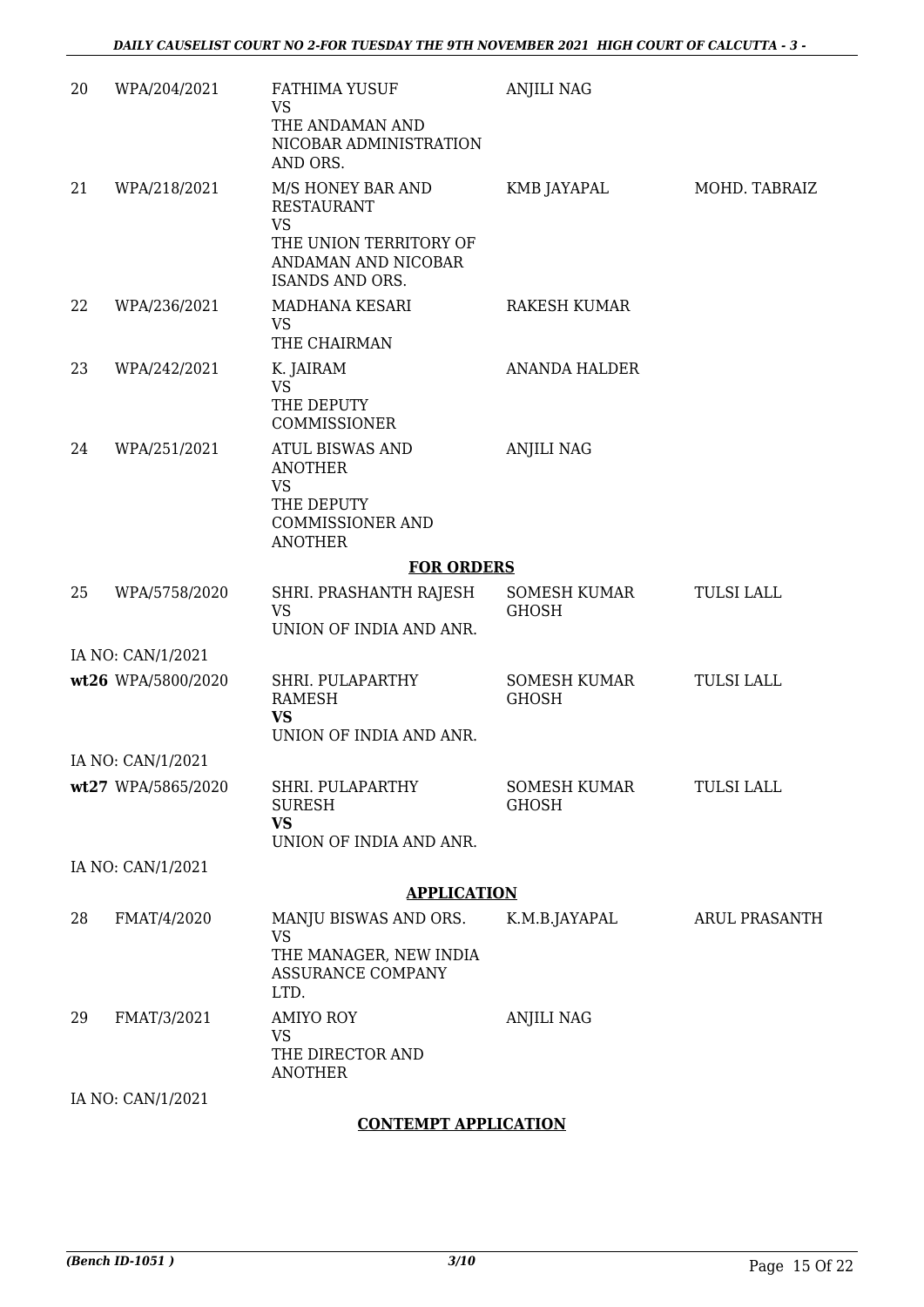| 30 | CPAN/13/2019<br>IN WP 269/2018 | R.ARAAIYEE<br><b>VS</b>                                                        | K.SABIR                             | <b>ARUL PRASANTH</b>                          |
|----|--------------------------------|--------------------------------------------------------------------------------|-------------------------------------|-----------------------------------------------|
|    |                                | PORT BLAIR MUNICIPAL<br>COUNCIL AND ORS.                                       |                                     |                                               |
| 31 | CPAN/7/2021<br>IN WP 298/2019  | G.SENGUTTUVAN AND ORS.<br><b>VS</b>                                            | ANJILI NAG, SHIPRA<br><b>MANDAL</b> | <b>ARUL PRASANTH</b>                          |
|    |                                | SUNIL ANCHIPAKA, THE<br>DEPUTY COMMISSIONER<br>AND ANR.                        |                                     |                                               |
| 32 | CPAN/17/2021<br>IN WP 141/2020 | M.S. RAJA<br><b>VS</b>                                                         | RAKESH PAL GOBIND                   |                                               |
|    |                                | DR. ANGEL BHATI<br>CHAUHAN, IAS                                                |                                     |                                               |
|    |                                | <b>FOR HEARING</b>                                                             |                                     |                                               |
| 33 | WPA/9/2018                     | P.SUNDARA RAO<br><b>VS</b><br>THE LIEUTENANT<br><b>GOVERNOR AND ORS.</b>       | <b>GOPALA BINNU</b><br><b>KUMAR</b> |                                               |
| 34 | WPA/171/2018                   | MULTIPLE AGENCIES<br>PRIVATE LIMITED AND ANR.<br><b>VS</b>                     | RAKESH PAL GOBIND                   | MOHD. TABRAIZ,<br><b>KRISHNA RAO</b>          |
|    |                                | <b>ANDAMAN STATE</b><br><b>COOPERATIVE BANK</b><br>LIMITED AND ORS.            |                                     |                                               |
| 35 | WPA/236/2018                   | <b>EXECUTIVE ENGINEER,</b><br>CONSTRUCTION DIVISION-<br>II, APWD<br><b>VS</b>  | MOHAMMED<br><b>TABRAIZ</b>          | <b>GOPALA BINNU</b><br><b>KUMAR</b>           |
|    |                                | S. PRABHAKARAN AND ORS.                                                        |                                     |                                               |
| 36 | WPA/283/2018                   | VANVIKAS EMPLOYEES<br>ASSOCIATION AND ORS.<br><b>VS</b><br>HE MINISTRY OF HOME | <b>G.BINNU KUMAR</b>                | TULSI LALL,<br>KRISHNA RAO,<br><b>TASNEEM</b> |
|    |                                | AFFAIRS AND ORS.                                                               |                                     |                                               |
| 37 | SA/7/2019                      | <b>SUKHODA ROY</b><br><b>VS</b><br>ANWESHA SARKAR AND<br>ANR.                  | AJAY KUMAR<br><b>MANDAL</b>         | K.M.B.JAYAPAL,<br>G.MINI                      |
| 38 | SAT/11/2019                    | AJIT RANJAN SAOJAL<br>VS<br>SANDHAYA RANI SAOJAL                               | ANANDA HALDER                       | <b>ARUL PRASANTH</b>                          |
|    | IA NO: CAN/1/2021              | AND ORS.                                                                       |                                     |                                               |
| 39 | WPA/101/2019                   | M/S ANDAMAN BUBBLES                                                            | <b>ANJILI NAG</b>                   | KRISHNA RAO, AJAY                             |
|    |                                | AND ORS.<br><b>VS</b><br>THE LIEUTENANT<br>GOVERNOR AND ORS.                   |                                     | <b>KUMAR MANDAL</b>                           |
| 40 | WPA/150/2019                   | UTTAM SHIL @ UTTAM<br>SEAL AND ORS.<br><b>VS</b>                               | <b>ANJILI NAG</b>                   | <b>KRISHNA RAO</b>                            |
|    |                                | THE LIEUTENANT<br>GOVERNOR AND ORS.                                            |                                     |                                               |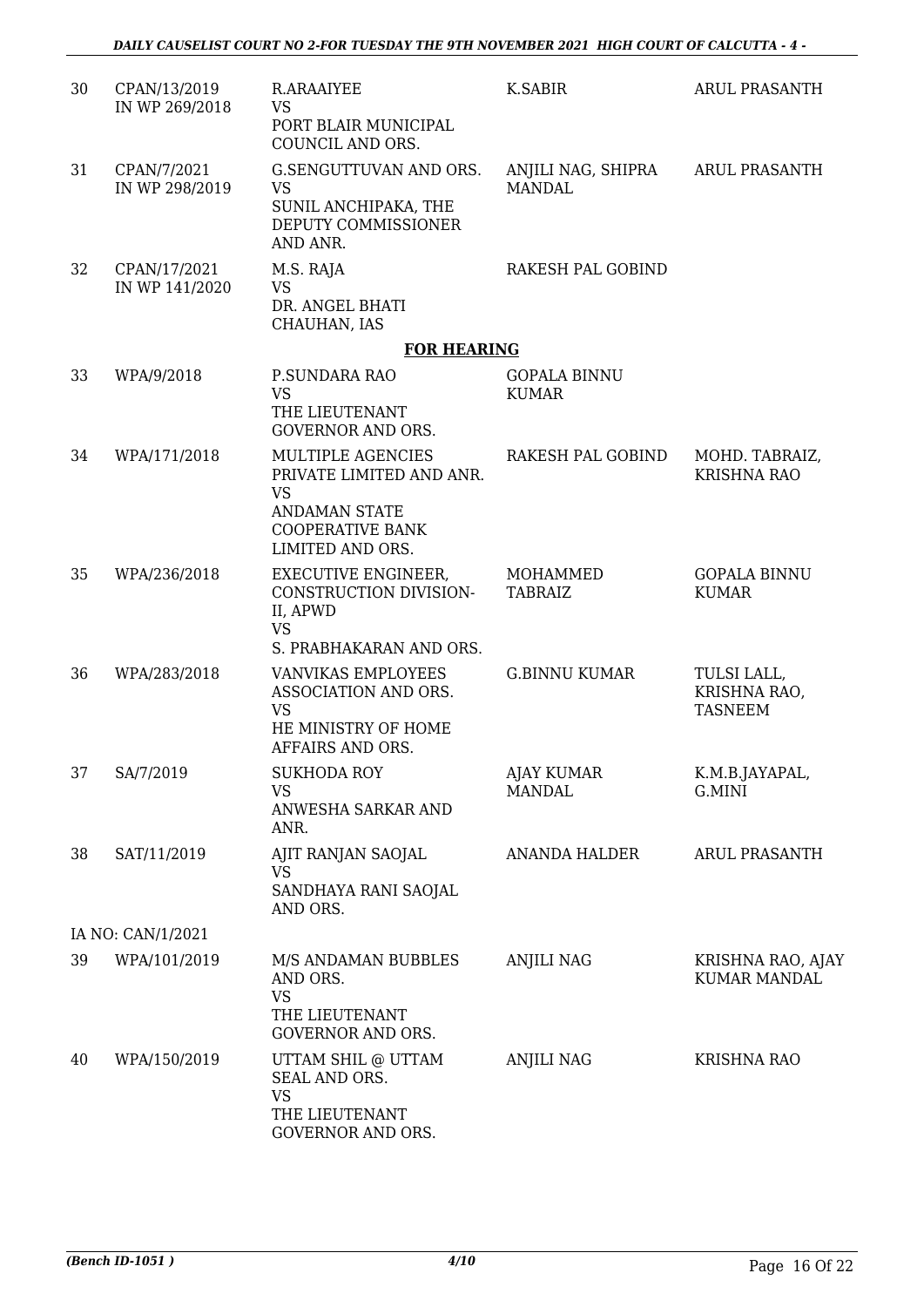|    | wt41 WPA/3/2019   | <b>SHYNI JOSE</b><br><b>VS</b><br>THE LIEUTENANT<br><b>GOVERNOR AND ORS.</b>                                  | <b>ANJILI NAG</b>                                | <b>KRISHNA RAO</b>                              |
|----|-------------------|---------------------------------------------------------------------------------------------------------------|--------------------------------------------------|-------------------------------------------------|
|    | wt42 WPA/9/2019   | T. SHANMUGAM<br><b>VS</b><br>THE LIEUTENANT<br><b>GOVERNOR AND ORS.</b>                                       | <b>ANJILI NAG</b>                                | <b>KRISHNA RAO</b>                              |
| 43 | WPA/179/2019      | <b>SELVI K.NATHAN</b><br><b>VS</b><br>THE ANDAMAN AND<br>NICOBAR ADMINISTRATION<br>AND ORS.                   | K.M.B.JAYAPAL,<br>G.MINI                         | <b>KRISHNA RAO</b>                              |
| 44 | WPA/200/2019      | M/S. NEW BHARAT<br><b>ENGINEERING WORKS</b><br><b>VS</b><br>ANDAMAN AND NICOBAR<br>ADMINISTRATION AND<br>ORS. | DEEP CHAIM, KABIR,<br>S. AJITH PRASAD            | KRISHNA RAO, AJAY<br><b>KUMAR MANDAL</b>        |
| 45 | WPA/203/2019      | DIVISIONAL FOREST<br>OFFICER, MAYABUNDER<br><b>VS</b><br>SHRI. BIRSA KINDO                                    | S. C. MISHRA                                     | <b>GOPALA BINU</b><br><b>KUMAR</b>              |
|    | wt46 WPA/173/2019 | <b>SHRI BIRSA KINDO</b><br><b>VS</b><br>THE DIVISIONAL FOREST<br>OFFICER, MAYABUNDER                          | <b>GOPALA BINU KUMAR</b>                         | <b>KRISHNA RAO</b>                              |
| 47 | WPA/206/2019      | SUDEEP RAI SHARMA<br><b>VS</b><br>THE UNION OF INDIA AND<br>ORS.                                              | <b>GOPALA BINU KUMAR</b>                         | <b>S.GANGULY</b>                                |
| 48 | WPA/209/2019      | R. KAUSHALYA AND ORS.<br><b>VS</b><br>THE UNION OF INDIA AND<br>ORS.                                          | ANJILI NAG, SHIPRA<br><b>MANDAL</b>              | MOHD. TABRAIZ                                   |
| 49 | WPA/219/2019      | SMTI. JAI LAKSHMI<br><b>VS</b><br>THE ANDAMAN AND<br>NICOBAR ADMINISTRATION<br>AND ORS.                       | G. MINI AND<br>K.M.B.JAYAPAL                     |                                                 |
| 50 | WPA/226/2019      | <b>ANDAMAN TIMBER</b><br><b>INDUSTRIES LIMITED</b><br><b>VS</b><br>THE CHIEF SECRETARY<br>AND ORS.            | K.M.B.JAYAPAL,<br>G.MINI                         | <b>KRISHNA RAO</b>                              |
| 51 | WPA/227/2019      | A.MURUGESAN AND ORS.<br>VS<br>THE UNION OF INDIA AND<br>ORS.                                                  | RAKESH PAL GOBIND,<br>S.C.MISHRA,<br>A.VENKATESH | TULSI LALL,<br>TASNEEM,<br><b>V.D.SIVABALAN</b> |
|    | wt52 WPA/152/2019 | ALOK KUMAR DAS AND<br>ORS.<br><b>VS</b><br>THE UNION OF INDIA AND<br>ORS.                                     | RAKESH PAL GOBIND,<br>S.C.MISHRA                 | TULSI LALL,<br>TASNEEM,<br><b>V.D.SIVABALAN</b> |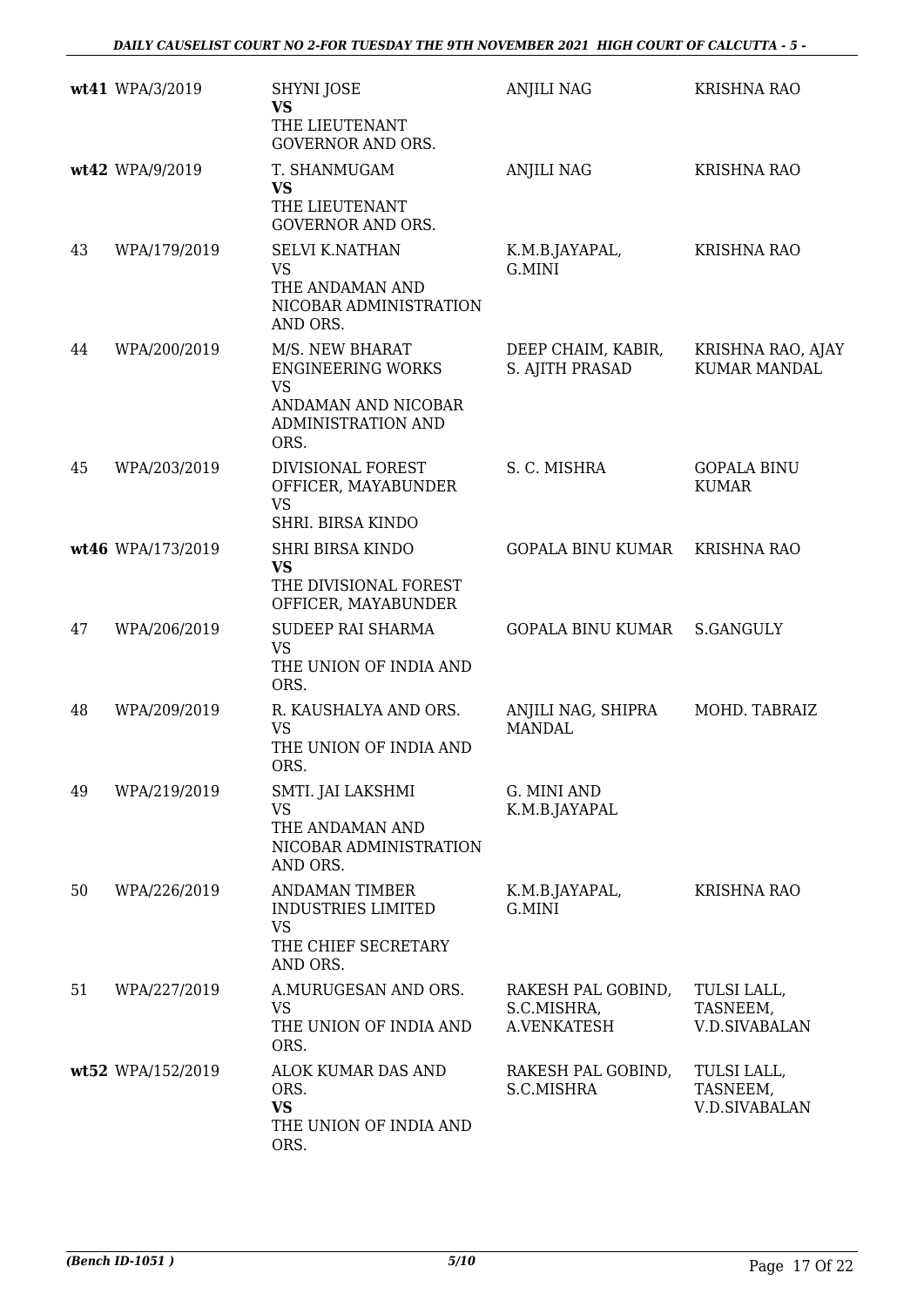| 53 | WPA/237/2019 | SHRI. S. M. MUSTAFA<br><b>VS</b><br>THE ANDAMAN AND<br>NICOBAR ADMINISTRATION<br>AND ORS.                               | G.MINI AND K.M.B.<br>JAYAPAL              | <b>KRISHNA RAO</b>                  |
|----|--------------|-------------------------------------------------------------------------------------------------------------------------|-------------------------------------------|-------------------------------------|
| 54 | WPA/238/2019 | SMTI. PRIYA MINJ<br><b>VS</b><br>THE ANDAMAN AND<br>NICOBAR ADMINISTRATION<br>AND ANR.                                  | K. M. B. JAYAPAL                          | <b>KRISHNA RAO</b>                  |
| 55 | WPA/241/2019 | THE EXECUTIVE ENGINEER<br>NORTH ANDAMAN<br>CONSTRUCTION DIVISION<br>(NACD)<br><b>VS</b><br>SMTI. REKHA NAIR AND<br>ORS. | MOHAMMED<br><b>TABRAIZ</b>                | <b>GOPALA BINNU</b><br><b>KUMAR</b> |
| 56 | WPA/246/2019 | <b>A.SUNDAR</b><br><b>VS</b><br>THE HONBLE LIEUTENANT<br><b>GOVERNOR AND ORS.</b>                                       | <b>GOPALA BINNU</b><br><b>KUMAR</b>       | M.P.KAMARAJ                         |
| 57 | WPA/263/2019 | KUMAR HARSHAVARDHAN<br><b>VS</b><br>THE UNION OF INDIA AND<br>ORS.                                                      | KMB JAYAPAL                               | <b>TASNEEM</b>                      |
| 58 | WPA/282/2019 | <b>MANOJ PAUL</b><br><b>VS</b><br>THE UNION TERRITORY,<br>ADMINISTRATION OF<br>ANDAMAN AND NICOBAR<br>ISLANDS AND ORS.  | IN PERSON                                 | <b>KRISHNA RAO</b>                  |
| 59 | WPA/288/2019 | SHRI. SHAJAN T. OOMMEN<br><b>VS</b><br>ANDAMAN AND NICOBAR<br>ADMINISTRATION AND<br>ORS.                                | DEEP CHAIM KABIR,<br>S. AJITH PRASAD      | <b>KRISHNA RAO</b>                  |
| 60 | WPA/293/2019 | <b>RAJESH RAM</b><br><b>VS</b><br>THE ANDAMAN AND<br>NICOBAR ADMINISTRATION<br>AND ORS.                                 | DEEP CHAIM KABIR,<br><b>S.AJIT PRASAD</b> | ARUL PRASANTH,<br>N.A.KHAN          |
| 61 | WPA/329/2019 | TOURIST WORKERS UNION<br>AND ANR.<br><b>VS</b><br>THE ANDAMAN AND<br>NICOBAR ADMINISTRATION<br>AND ORS.                 | <b>GOPALA BINNU</b><br><b>KUMAR</b>       | KRISHNA RAO,<br><b>ANJILI NAG</b>   |
| 62 | FMA/1/2020   | ARPITA GHOSH<br><b>VS</b><br>SHIV PRASAD AND ANR.                                                                       | MR. KRISHNA RAO                           | S.C.MISHRA                          |
| 63 | SAT/1/2020   | M. T. SAIDU AND ORS.<br><b>VS</b><br>M/S. ANDAMAN TIMBER<br>INDUSTRIES LIMITED AND<br>ANR.                              | K. VIJAY KUMAR                            | K. M. B JAYAPAL                     |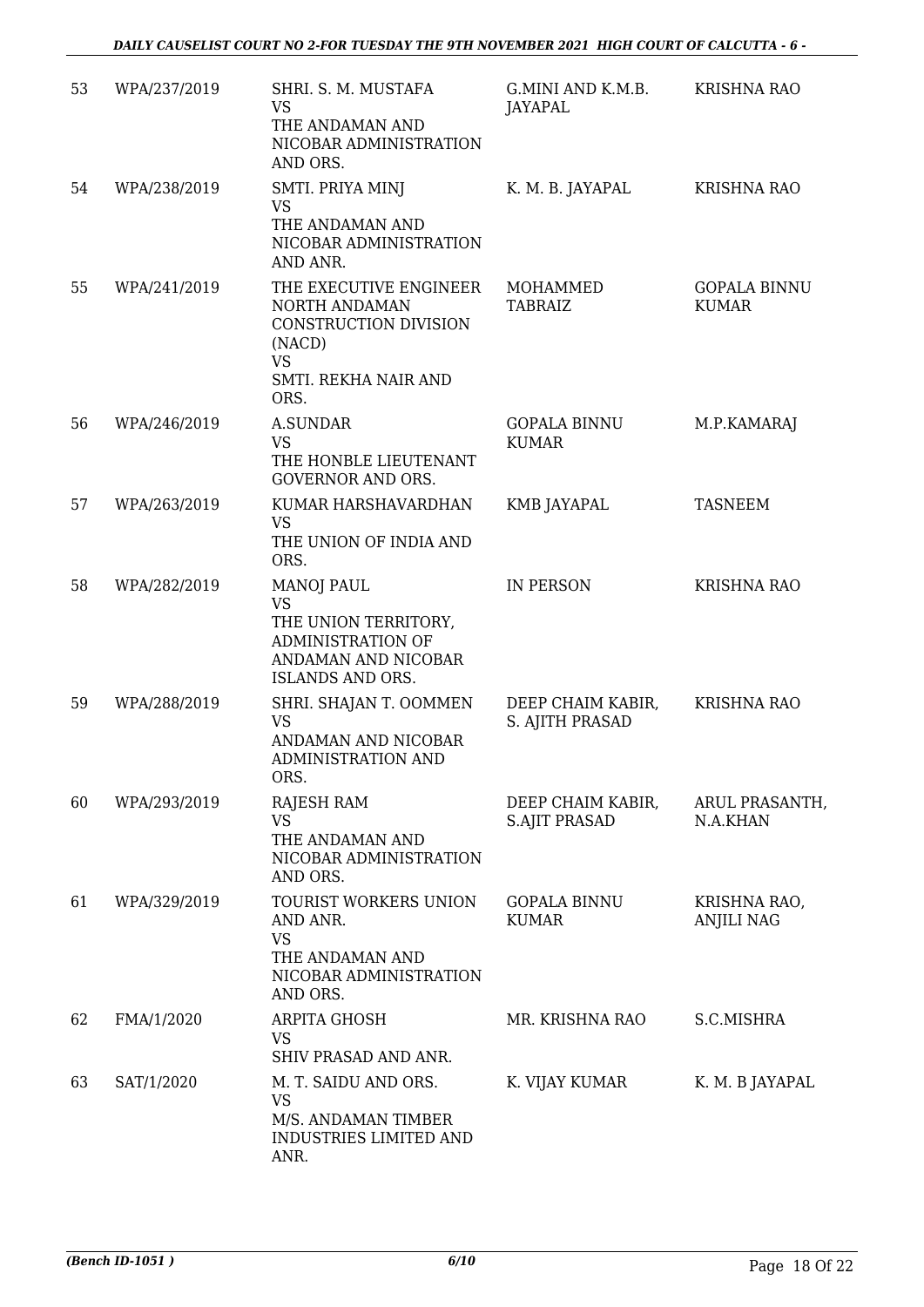| 64 | CO/10/2020        | <b>REKHA ROY</b><br><b>VS</b><br><b>GURUCHAND MAJUMDAR</b>                                                      | <b>RAKESH KUMAR</b>                         |                                          |
|----|-------------------|-----------------------------------------------------------------------------------------------------------------|---------------------------------------------|------------------------------------------|
| 65 | WPA/34/2020       | AND ORS.<br>SMTI. REBA MONDAL<br><b>VS</b><br>THE UNION OF INDIA AND                                            | <b>ANANDA HALDER</b>                        | <b>KRISHNA RAO</b>                       |
| 66 | WPA/52/2020       | ORS.<br>P.KANNAN<br><b>VS</b><br>THE UNION OF INDIA AND<br>ORS.                                                 | K.M.B.JAYAPAL                               | KRISHNA RAO, AJAY<br><b>KUMAR MANDAL</b> |
| 67 | WPA/76/2020       | <b>JOHN WESLEY</b><br><b>VS</b><br>THE ANDAMAN AND<br>NICOBAR ADMINISTRATION<br>AND ORS.                        | K.VIJAY KUMAR                               | KRISHNA RAO,<br>M.P.KAMARAJ              |
| 68 | WPA/94/2020       | JOHN EKKA AND ORS.<br><b>VS</b><br>THE UNION OF INDIA AND<br>ORS.                                               | <b>GOPALA BINNU</b><br><b>KUMAR</b>         | <b>KRISHNA RAO</b>                       |
| 69 | WPA/96/2020       | P.VAIKUNTA RAO<br><b>VS</b><br>THE UNION OF INDIA AND<br>ORS.                                                   | <b>GOPALA BINNU</b><br><b>KUMAR</b>         | <b>KRISHNA RAO</b>                       |
| 70 | WPA/100/2020      | DEV DASS @ DIVA DAS AND<br>ANR.<br><b>VS</b><br>THE ARBITRATOR AND ORS.                                         | Anjali Nag, Shipra<br>Mondal and R. Pradeep | <b>KRISHNA RAO</b>                       |
|    | wt71 WPA/101/2020 | DEVA DASS @ DIVA DAS<br>AND ANR.<br><b>VS</b><br>THE ARBITRATOR,<br>REGISTRAR COOPERATIVE<br>SOCIETIES AND ORS. | ANJILI NAG, SHIPRA<br>MANDAL, R.PRADEEP     | ARUL PRASANTH,<br><b>KRISHNA RAO</b>     |
| 72 | WPA/105/2020      | PREM KISHEN<br><b>VS</b><br>THE ANDAMAN AND<br>NICOBAR ADMINISTRATION<br>AND ORS.                               | K.M.B.JAYAPAL,<br>G.MINI                    | <b>KRISHNA RAO</b>                       |
|    | wt73 WPA/103/2020 | <b>HARISH KISHEN</b><br><b>VS</b><br>THE ANDAMAN AND<br>NICOBAR ADMINISTRATION<br>AND ORS.                      | K.M.B.JAYAPAL,<br>G.MINI                    | <b>KRISHNA RAO</b>                       |
|    | wt74 WPA/104/2020 | <b>RAM KISHEN</b><br><b>VS</b><br>THE ANDAMAN AND<br>NICOBAR ADMINISTRATION<br>AND ORS.                         | K.M.B.JAYAPAL,<br>G.MINI                    | <b>KRISHNA RAO</b>                       |
|    | wt75 WPA/106/2020 | PERNITA DEVI<br><b>VS</b><br>THE ANDAMAN AND<br>NICOBAR ADMINISTRATION<br>AND ORS.                              | K.M.B.JAYAPAL,<br>G.MINI                    | <b>KRISHNA RAO</b>                       |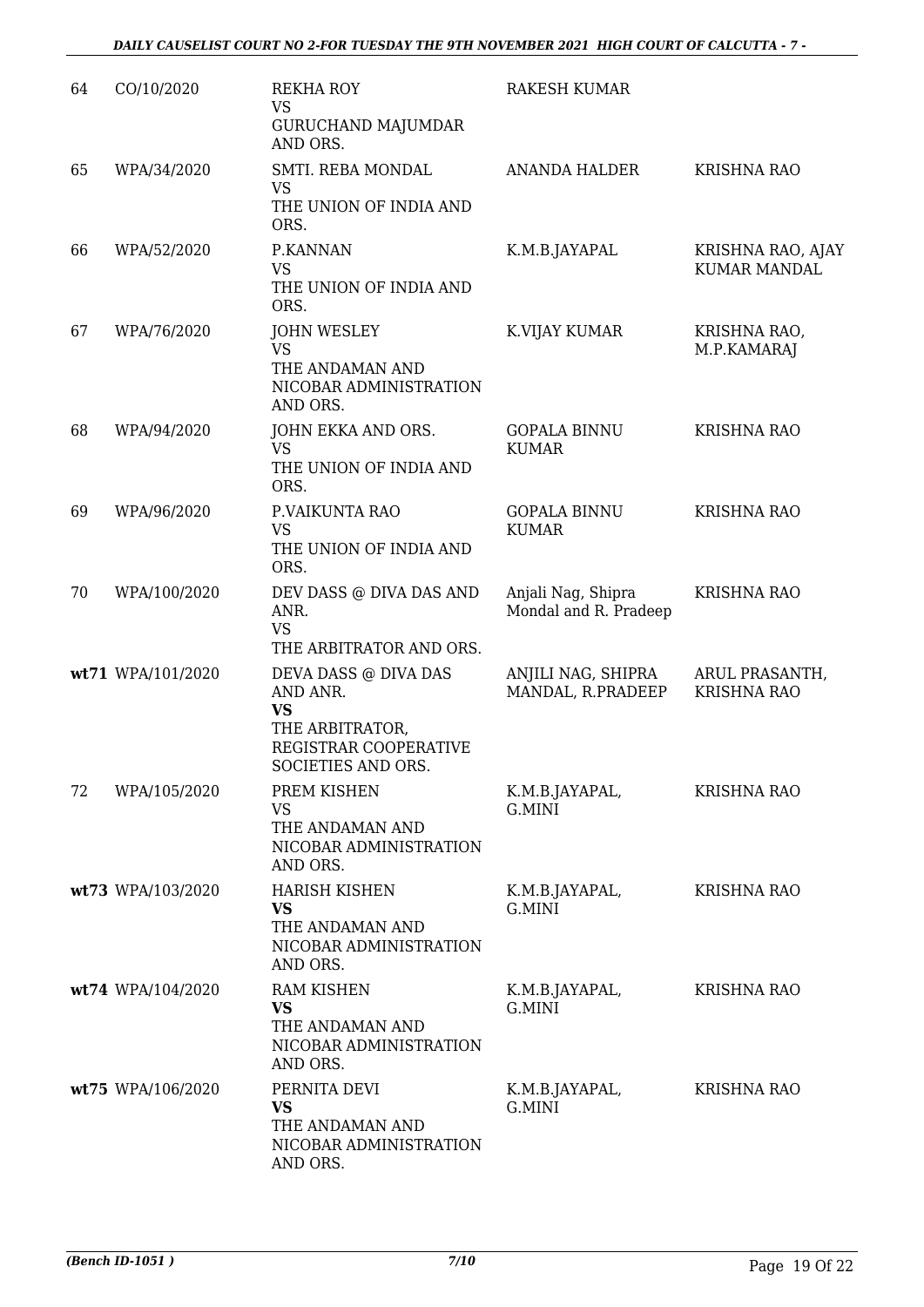|    | wt76 WPA/110/2020 | <b>KHATHIJA</b><br>VS                                                                             | K.M.B.JAYAPAL                       | <b>KRISHNA RAO</b>                           |
|----|-------------------|---------------------------------------------------------------------------------------------------|-------------------------------------|----------------------------------------------|
|    |                   | THE UNION OF INDIA AND<br>ORS.                                                                    |                                     |                                              |
|    | wt77 WPA/70/2021  | HAR JEEVAN RAM<br><b>VS</b>                                                                       | K.M.B.JAYAPAL                       | K.M.B.JAYAPAL                                |
|    |                   | THE LIEUTENANT<br><b>GOVERNOR AND ORS.</b>                                                        |                                     |                                              |
|    | wt78 WPA/71/2021  | PREM KISHEN<br><b>VS</b><br>THE ANDAMAN AND<br>NICOBAR ADMINISTRATION<br>AND ORS.                 | K.M.B.JAYAPAL                       | <b>KRISHNA RAO</b>                           |
|    | wt79 WPA/72/2021  | <b>HARISH KISHEN</b><br><b>VS</b><br>THE ANDAMAN AND<br>NICOBAR ADMINISTRATION<br>AND ORS.        | K.M.B. JAYAPAL                      | <b>KRISHNA RAO</b>                           |
| 80 | WPA/107/2020      | THE EXECUTIVE ENGINEER<br><b>VS</b><br>S.MANOHARI AND ORS.                                        | KRISHNA RAO                         | <b>G.BINNU KUMAR</b>                         |
|    | wt81 WPA/117/2020 | S.MANOHARI AND ORS.<br><b>VS</b><br>THE EXECUTIVE<br>ENGINEER, PORT BLAIR<br>NORTH DIVISION, APWD | <b>GOPALA BINNU</b><br><b>KUMAR</b> | <b>KRISHNA RAO</b>                           |
| 82 | WPA/109/2020      | <b>SASI KALA</b><br><b>VS</b><br>THE UNION OF INDIA AND<br>ORS.                                   | K.M.B.JAYAPAL,<br>G.MINI            | <b>KRISHNA RAO</b>                           |
| 83 | WPA/116/2020      | BIJLI KAAMGAR UNION AND<br>ANR.<br><b>VS</b><br>THE HONBLE<br>LT.GOVERNOR AND ORS.                | <b>GOPALA BINNU</b><br><b>KUMAR</b> | KRISHNA RAO, AJAY<br><b>KUMAR MANDAL</b>     |
| 84 | WPA/119/2020      | <b>LALTA PRASAD</b><br><b>VS</b><br>THE LIEUTENANT<br><b>GOVERNOR AND ORS.</b>                    | <b>ANANDA HALDER</b>                | KRISHNA RAO,<br>A.K.MANDAL,<br>K.M.B.JAYAPAL |
| 85 | WPA/121/2020      | SOBHANA KUMARI<br><b>VS</b><br>THE LIEUTENANT<br><b>GOVERNOR AND ORS.</b>                         | <b>GOPALA BINNU</b><br><b>KUMAR</b> | <b>KRISHNA RAO</b>                           |
| 86 | WPA/122/2020      | S. K. MONIRUL ALI<br><b>VS</b><br>THE LT. GOVERNOR AND<br>ORS.                                    | <b>MOHAMMED</b><br><b>TABRAIZ</b>   | <b>KRISHNA RAO</b>                           |
| 87 | WPA/123/2020      | M.KRISHNAN<br><b>VS</b><br>THE LT GOVERNOR AND<br>ORS.                                            | MOHAMMED<br><b>TABRAIZ</b>          | <b>ARUL PRASANTH</b>                         |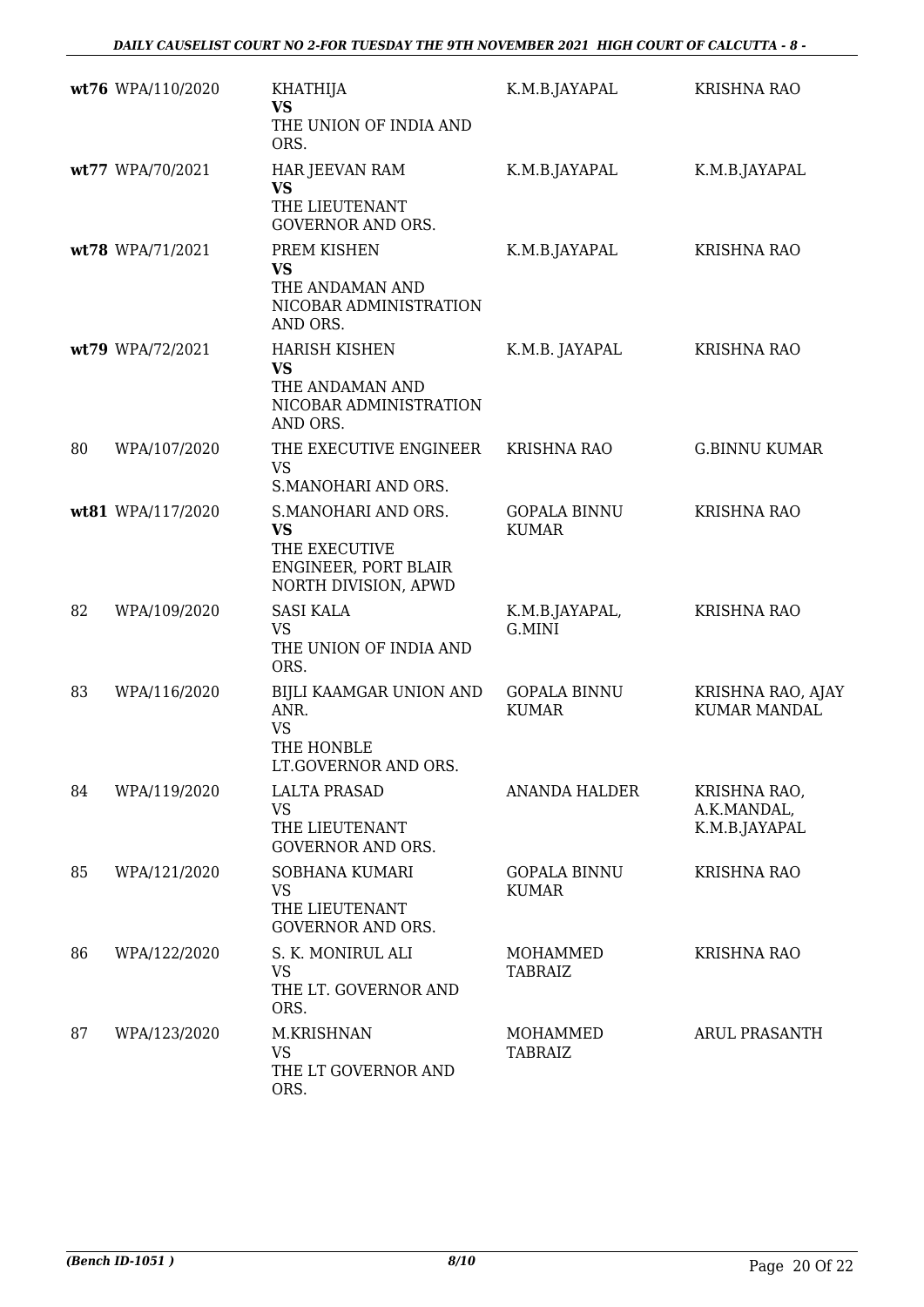| 88 | WPA/124/2020      | M.KRISHNAN<br><b>VS</b><br>THE LIEUTENANT<br><b>GOVERNOR AND ORS.</b>                        | MOHD. TABRAIZ                       | <b>ARUL PRASANTH</b>                      |
|----|-------------------|----------------------------------------------------------------------------------------------|-------------------------------------|-------------------------------------------|
| 89 | WPA/137/2020      | MOHD. NASRULLAH<br><b>VS</b><br>THE COMMISSIONER,<br><b>GOOD AND SERVICE TAX</b><br>AND ORS. | <b>ANANDA HALDER</b>                | KRISHNA RAO,<br>A.K.MANDAL                |
| 90 | WPA/3052/2020     | PEARLESCENT MERITECH<br>PVT. LTD. AND ANR.<br><b>VS</b><br>UNION OF INDIA AND ORS.           | <b>ANJILI NAG</b>                   | KRISHNA RAO                               |
| 91 | WPA/9283/2020     | RITHI SINGH AND ORS.<br><b>VS</b><br>THE LIEUTENANT<br><b>GOVERNOR AND ORS.</b>              | <b>ANJILI NAG</b>                   | KRISHNA RAO, AJAY<br><b>KUMAR MANDAL</b>  |
| 92 | WPA/2/2021        | <b>S.RAVINDRAN</b><br>VS<br>THE ADMINISTRATOR AND<br>ORS.                                    | ANJILI NAG, SHIPRA<br><b>MANDAL</b> | KRISHNA RAO,<br>A.K.MANDAL                |
| 93 | WPA/46/2021       | M. MEGHAVARNAM AND<br>ORS.<br><b>VS</b><br>THE DIRECTOR GENERAL<br>OF SHIPPING AND ORS.      | ANJILI NAG, SHIPRA<br><b>MANDAL</b> | TULSI LALL,<br>KRISHNA RAO,<br>A.K.MANDAL |
| 94 | WPA/76/2021       | RAM BHAJAN<br><b>VS</b><br>THE LIEUTENANT<br><b>GOVERNOR AND ORS.</b>                        | K.M.B JAYAPAL                       | <b>AJAY KUMAR</b><br><b>MANDAL</b>        |
| 95 | WPA/103/2021      | <b>SUKH DEV SINGH</b><br>VS<br>THE LIEUTENANT<br><b>GOVERNOR</b>                             | <b>ANJILI NAG</b>                   | <b>ARUL PRASANTH</b>                      |
|    | wt96 WPA/115/2021 | <b>ABDUL GAFFAR</b><br><b>VS</b><br>THE LIEUTENANT<br>GOVERNOR AND ORS.                      | ANJILI NAG, SHIPRA<br><b>MANDAL</b> | <b>ARUL PRASANTH</b>                      |
| 97 | WPA/135/2021      | <b>GANGA DIN</b><br><b>VS</b><br>THE ANDAMAN AND<br>NICOBAR ADMINISTRATION<br>AND ORS.       | K.M.B.JAYAPAL,<br>G.MINI            | AJAY KUMAR<br><b>MANDAL</b>               |
| 98 | WPA/173/2021      | S.VIJAY KUMAR<br>VS<br>THE LIEUTENANT<br><b>GOVERNOR (DISCIPLINARY</b><br><b>AUTHORITY)</b>  | <b>GOPALA BINNU</b><br><b>KUMAR</b> |                                           |
|    | IA NO: CAN/1/2021 |                                                                                              |                                     |                                           |